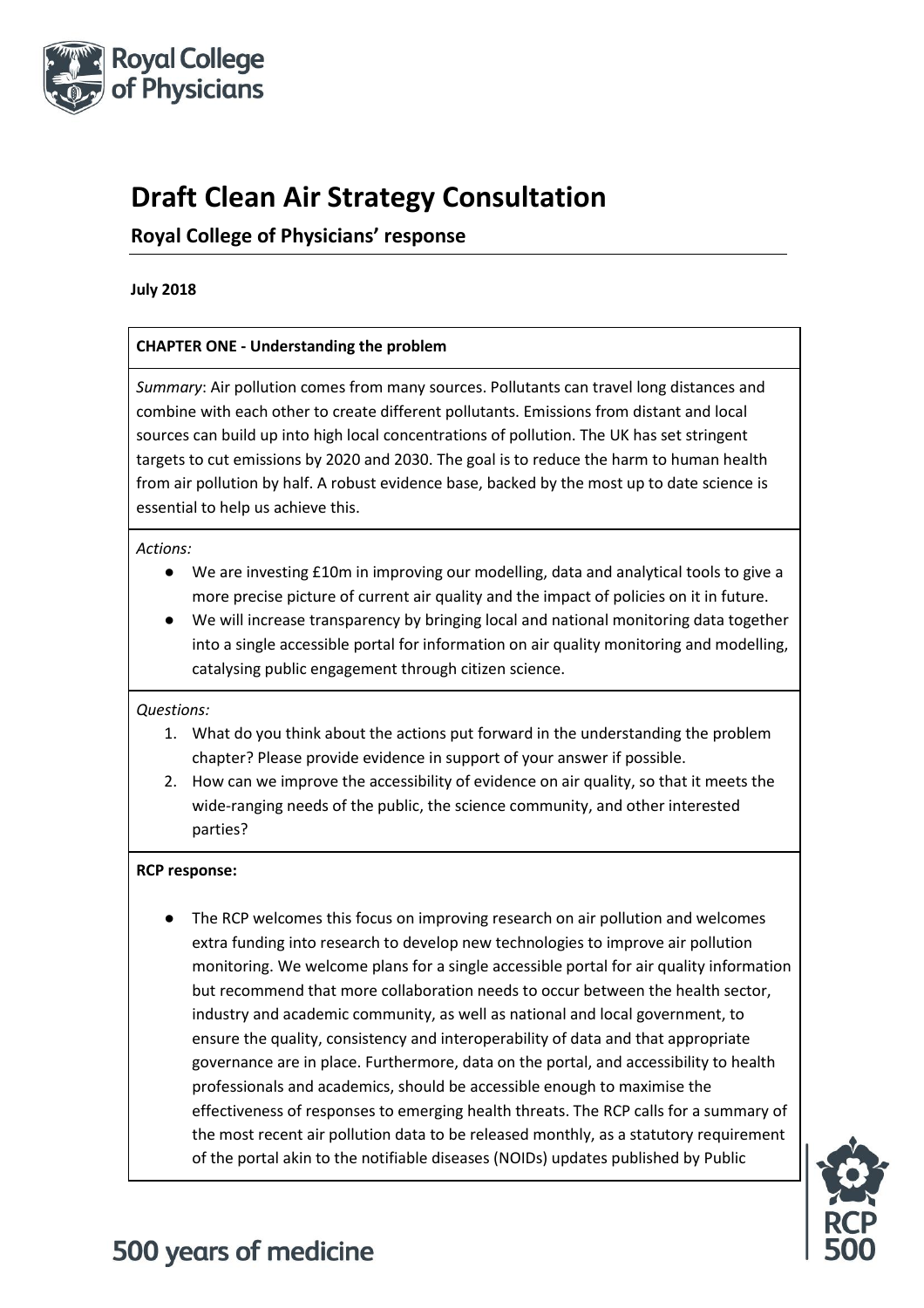Health England. Wherever possible, live data should be available or at the highest frequency accessible.

- As we are still understanding the magnitude of the health impacts of many air pollutants, including NOx and PM and the health effects resulting from their interrelation, it is imperative that air quality and health scientists and health practitioners are at the forefront of and have access to the latest data collection and analysis. Key areas of future research necessary to understand the full health impact of air pollution include $^1$ :
	- The systemic effects of longer-term exposure to air pollution, including obesity, diabetes, changes linked to dementia, and cancer, as well as effects in early childhood and on the developing foetus.
	- Funding is also needed to be able to quantify the relationship between indoor air pollution and health, including the key risk factors and effects of poor air quality in our homes, workplaces and schools.
	- The health outcomes and pollution over an individual's lifetime needs to be quantified, as well as the health impacts of the pollution levels proposed in this strategy.
	- The relative impacts of different sources of emissions on human health (e.g. road transport, farming, non-road mobile machinery, shipping etc.), to understand how different sectors are affecting public health.
- $\bullet$  Public engagement with air pollution is a vital ingredient to catalyse change<sup>2</sup>. Despite the evidence of the harm that air pollution causes public awareness of the importance of this issue remains disappointingly low<sup>3</sup>. Accessible, updated and evidence based information is critical to mobilising and empowering local communities. Monitoring initiatives can greatly improve the accessibility of evidence on air quality<sup>4</sup>. We need more accurate and wider-ranging monitoring programmes to adequately track population-level exposure to air pollution. However, we note that personal air pollution monitors vary in accuracy and more development is required to ensure they meet high standards of specificity. In addition, the RCP recommends that adaptable monitoring techniques are developed and deployed that better measure emerging pollutants, known pollutants that occur below current concentration limits, and their interrelation. Furthermore, practical technology – such as wearable 'smart' monitors – can be useful in empowering individuals to check their exposure and take action to protect their health and mitigate the problem, by, for example, foregoing vehicle use

<sup>4</sup> Oltra, C., Sala, R., Boso, À. et al. Environ Monit Assess (2017) 189: 296[. https://doi.org/10.1007/s10661-017-](https://doi.org/10.1007/s10661-017-6011-6) [6011-6](https://doi.org/10.1007/s10661-017-6011-6)



 $\overline{a}$  $1$  Royal College of Physicians (2018) Reducing air pollution in the UK: Progress report 2018, London. <https://bit.ly/2IMZg0g>

<sup>2</sup> Chatterton, T. (2017) Air pollution: Putting people at the heart of the issues. Environmental Scientist, 26 (2). <http://eprints.uwe.ac.uk/31825>

<sup>3</sup> Royal College of Physicians (2018) Reducing air pollution in the UK: Progress report 2018, London. <https://bit.ly/2IMZg0g>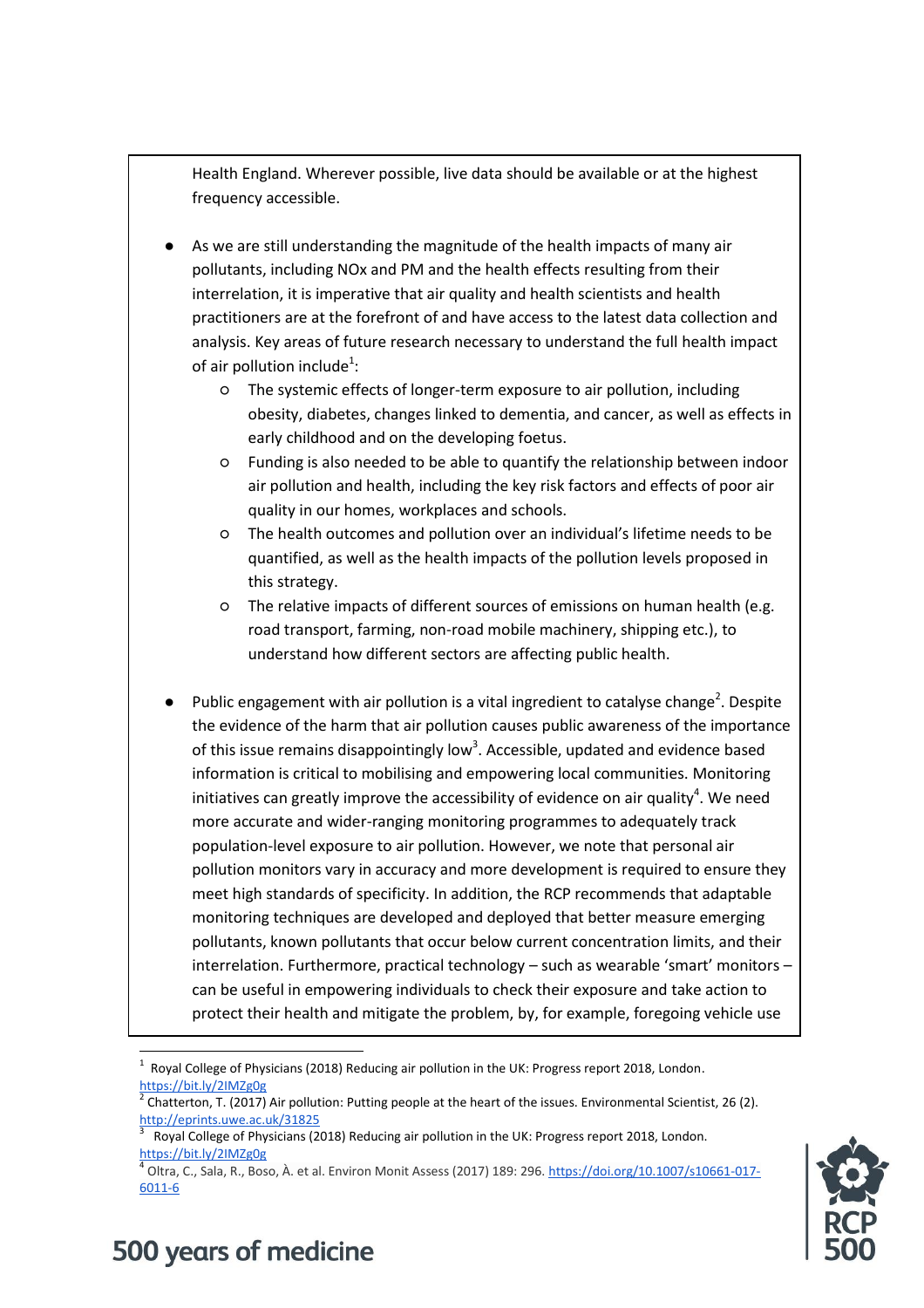or re-planning travel routes to lower exposure. The RCP supports the provision of air pollution monitoring technology to health professionals to gain greater insights into the air pollution of acute cases, much like a blood pressure monitor used for patients with high blood pressure.

- The RCP calls for support to be given to local authorities and private providers (e.g. CityMapper) to develop journey planner applications (apps) that include live air pollution data within journey planner functionality, including signposting users to low air pollution transport options. All sources of information can play a role in communicating key information on air pollution, including through broadcast and social media, on bus stops, and in schools and workplaces. Local communities in areas of air quality standard exceedances should be encouraged to apply for ring-fenced funding for hyper-local air quality monitoring (e.g. around school entrances).
- Every day, UK healthcare professionals see thousands of patients, many of whom have conditions that predispose them to the negative health consequences of air pollution and, particularly in urban environments, are exposed to high levels of air pollution. It is crucial that healthcare professionals are given adequate support in educating patients on the risks of air pollution exposure and the measures that can be taken to ameliorate those risks. These efforts should come in conjunction with measures to include air pollution and its implications into medical and nursing curricula. Health practitioners should have access to easily interpretable data and evidence on air pollution exposure and health impacts. Central and local government should work with the healthcare community to use this evidence to develop guidelines for practitioners in providing advice to their patients. At the local level, this should include measures to develop easy-to-use advice for patients in the form of accessible fact-sheets that can be given to the patient that provide advice on how to reduce personal air pollution exposure. The RCP would like to see this information tailored to the patient's needs regarding air pollution - e.g. information on the dangers of air pollution given a particular health condition, or local air pollution levels.
- There is a paradox that needs to be considered and addressed in policy creation. While some information on pollution can make the public want to stay indoors to avoid it, the long-term goal should of course be for the public and for organisations to understand how they can act to aid its reduction (e.g. by changing to walking and cycling and reducing use of motorised vehicles). Therefore, any information on air pollution needs to emphasize the acknowledged net gain from physical activity in both rural and urban environments<sup>5</sup>.

 $\overline{a}$ <sup>5</sup> Marko Tainio, Audrey J. de Nazelle, Thomas Götschi, Sonja Kahlmeier, David Rojas-Rueda, Mark J. Nieuwenhuijsen, Thiago Hérick de Sá, Paul Kelly, James Woodcock, (2016) Can air pollution negate the health benefits of cycling and walking?, Preventive Medicine, 87, (233-236)

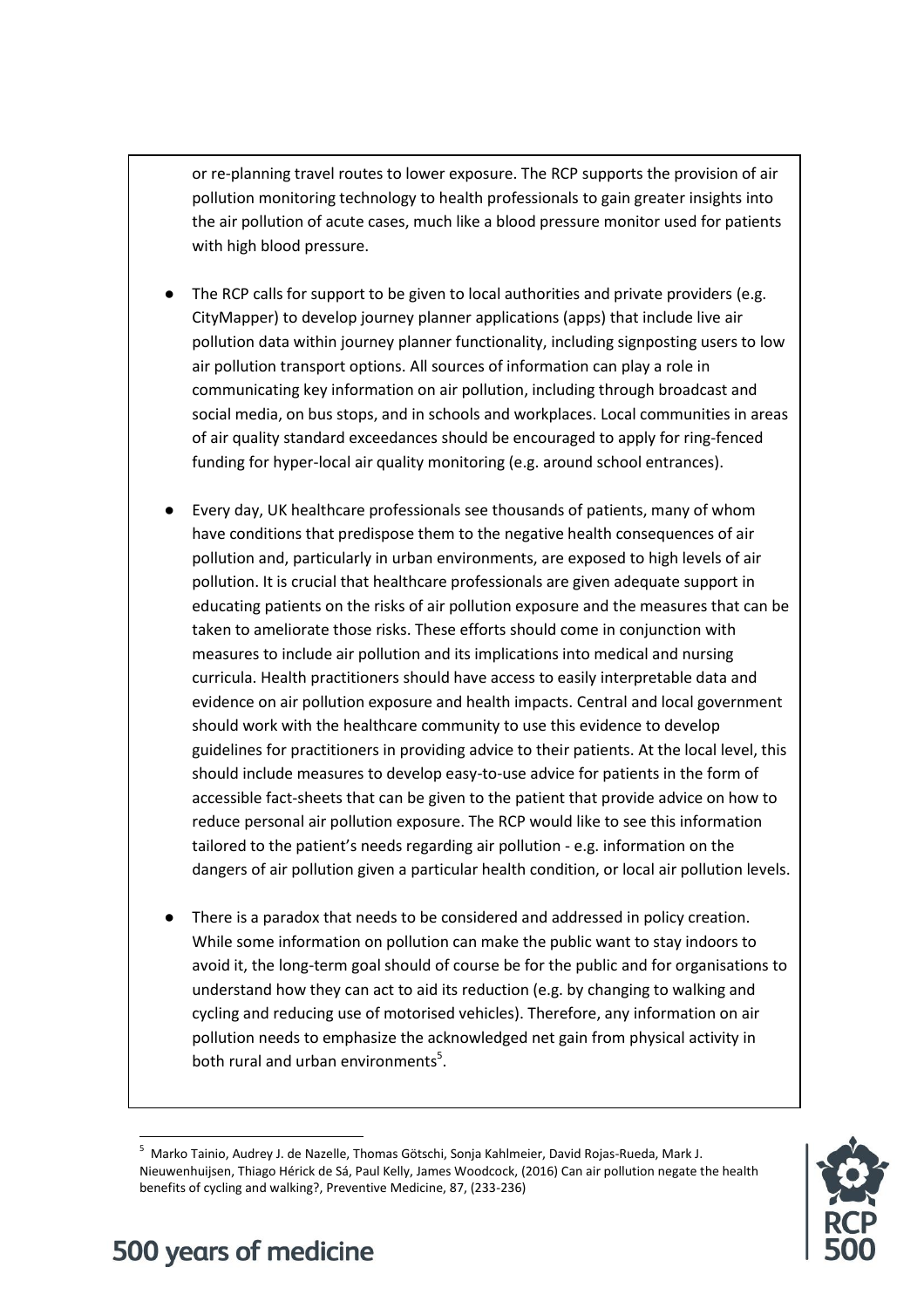### **CHAPTER TWO - Protecting the nation's health**

*Summary:* Air quality is the largest environmental health risk in the UK. It shortens lives and contributes to chronic illness. Health can be affected both by short-term, high-pollution episodes and by long term exposure to lower levels of pollution. There are small things we can all do that will make a big difference to emissions locally and nationally. Effective communication of health messages about air pollution can save lives and improve quality of life for many.

#### *Actions:*

- We will progressively cut public exposure to particulate matter pollution as suggested by the World Health Organisation. We will halve the population living in areas with concentrations of fine particulate matter above WHO guideline levels (10  $\mu$ g/m3 ) by 2025.
- We will provide a personal air quality messaging system to inform the public, particularly those who are vulnerable to air pollution, about the air quality forecast, providing clearer information on air pollution episodes and accessible health advice.
- We will work with media outlets to improve public access to the air quality forecast.
- We will work to improve air quality by helping individuals and organisations understand how they could reduce their contribution to air pollution, showing how this can help them protect their families, colleagues and neighbours.
- We will publish updated appraisal tools and accompanying guidance this summer to enable the health impacts of air pollution to be considered in every relevant policy decision that is made.

### *Questions:*

- 1. What do you think of the package of actions put forward in the health chapter? Please provide evidence in support of your answer if possible.
- 2. How can we improve the way we communicate with the public about poor air quality and what people can do?

### **RCP response:**

● The RCP welcomes action to significantly reduce air pollution exposure across the population. Currently, 44 out of 51 major UK cities exceeded the recommended limit for PM2.5 in the World Health Organization's 2016 ambient air pollution database.<sup>6</sup> 37 of the 43 major urban areas in the UK were above legal limits for NO2 in 2016.<sup>7</sup> As noted in the RCP's landmark report on air pollution:

 $\overline{a}$  $^6$  Lancet Countdown and the Royal College of Physicians [2017] Lancet Countdown 2017 Report: Briefing for UK Policymakers[. https://bit.ly/2hd4sub](https://bit.ly/2hd4sub)



 $^7$  4 DEFRA and DfT [2017] UK Plan for tackling roadside nitrogen dioxide concentrations, Crown Copyright. <https://bit.ly/2vILIZQ>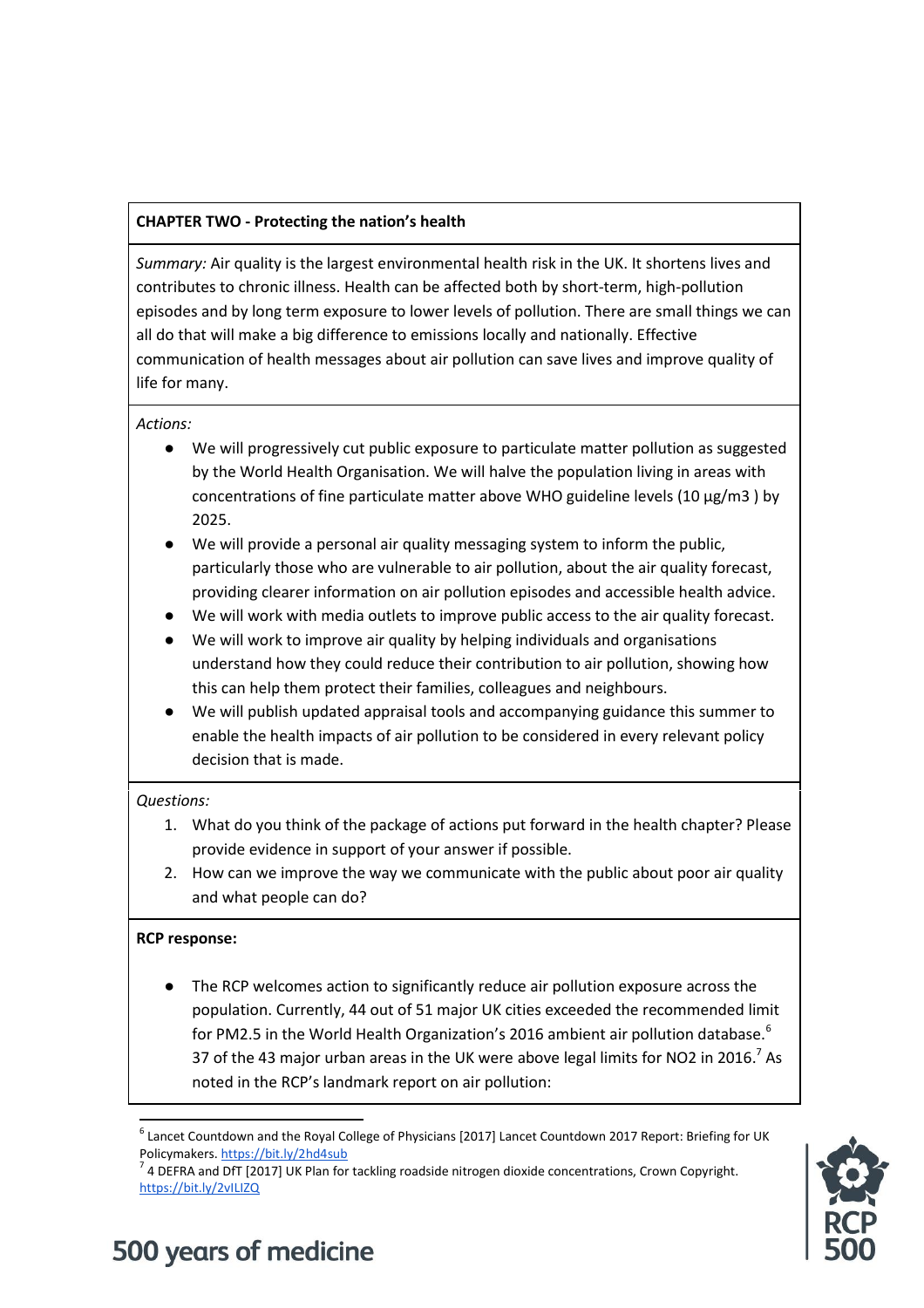- $\circ$  40,000 deaths a year are attributable to exposure to outdoor air pollution
- o The damage to health caused by air pollution is evident throughout a person's life, affecting all those who are exposed
- o Air pollution is linked to a plethora of health conditions, including COPD, stroke and heart disease, diabetes, dementia, obesity, cancer and asthma with vulnerable groups (including children and deprived communities) most at risk
- o Air pollution has an estimated total social cost of £22.6 billion annually
- o Air pollution causes over 20,200 respiratory and cardiovascular hospital admissions a year, and over 6 million sick days $8$
- The RCP would like to draw attention to the fact that large numbers of people who are no longer economically active due to the effects of their health condition. (71% of the UK working age population are economically active)<sup>9</sup>. The public should understand that supporting people who are unable to work due to the effects of pollution is a large cost to the economy and to taxpayers. Furthermore, many people require increasing amounts of social care, for conditions attributable to pollution.
- As recognised by the draft Clean Air Strategy, no levels of air pollution exposure are safe. As such, the RCP recommends that the ultimate aim of the government's air pollution policy should be to minimise the health impact of air pollution by seeking to reduce concentration levels to as close to zero as possible in the shortest amount of time. The government's commitment and duty to reduce air pollution and protect population health should be enshrined in law through a new Clean Air Act. Such an act should include:
- o Legally-enforced air quality standards that at least meet WHO recommended limits, with a plan to steadily decrease the legal exposure limit over time.<sup>10</sup>
- o A new independent statutory body should be established as soon as possible to enforce these limits; either a new body, potentially called 'Air Quality UK', holding the UK government, local authorities and devolved administrations to account, or a new

<sup>&</sup>lt;sup>9</sup> The UK Labour Market: June 2018 (2018) Office for National Statistics https://bit.ly/2tN8gIn 10 World Health Organisation (2018) Ambient (outdoor) air quality and health <https://bit.ly/2tbIhek>



# 500 years of medicine

 $\overline{a}$ 

<sup>8</sup> Royal College of Physicians (2018) Reducing air pollution in the UK: Progress report 2018, London.<https://bit.ly/2IMZg0g>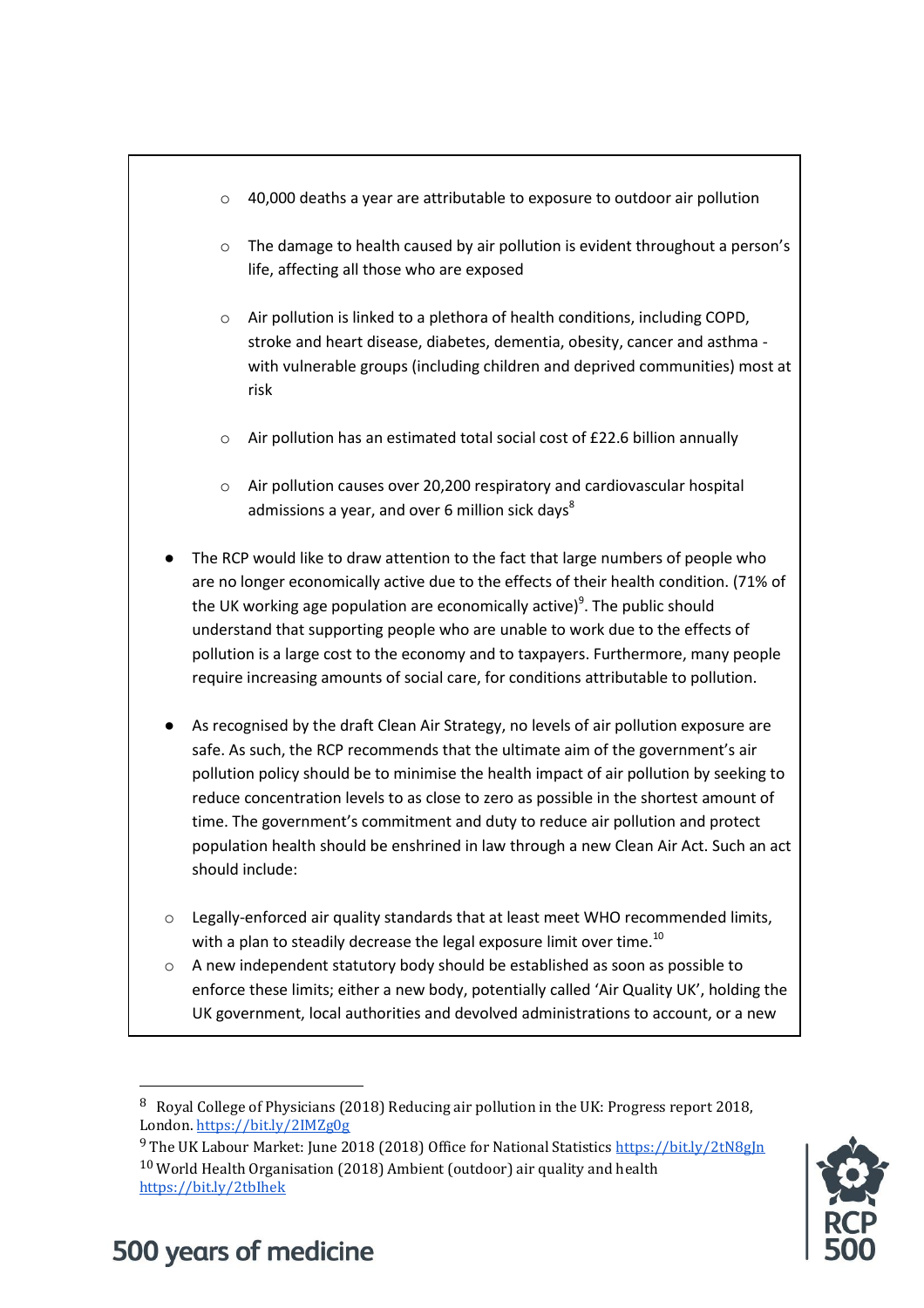overall environmental watchdog endowed with full powers of oversight and enforcement.<sup>11</sup>

- Powers to and resources for local and regional authorities to tackle all sources of air pollution (including Clean Air Zones, which are discussed in further detail in chapter 5).
- o Empower local authorities to protect public health when air pollution levels are high. When these limits are exceeded, local authorities should have the power to close or divert roads to reduce the volume of traffic, especially near schools.
- o Require national agencies and local authorities to protect those most at risk and to reduce exposure to air pollution among vulnerable groups such as children, older people and those with pre-existing health conditions $^{12}$ .
- $\circ$  Adequate resources need to be provided to these bodies as a matter of priority so that measures to reduce exposure and protect population health do not come at the cost of providing other local services. Local authorities have undergone approximately a 50% reduction in budgets since  $2010^{13}$ . More funding is therefore needed to adequately protect populations against the risk of air pollution at the local level.
- The RCP supports any initiative that improves public understanding of air pollution, and we are encouraged to see the draft Clean Air Strategy focuses on those who are vulnerable to air pollution. While the Strategy is right to identify children, the elderly and individuals with pre-existing cardiovascular and respiratory conditions as particularly vulnerable to air pollution, it does not focus enough on the socioeconomic differences that contribute to vulnerability. Our most deprived communities are exposed to some of the worst outdoor and indoor air quality, contributing to the gap in life expectancy of nearly 10 years between the most and the least affluent communities. As the Chief Medical Officer has concluded, socio-economically deprived groups face 'Triple Jeopardy' with 'first, increased risks from social and behavioural determinants of health; second, higher risks from high ambient pollution exposure; and, third, an effect modification that makes exposure to ambient pollutants exert disproportionately large health effects on them compared with advantaged groups<sup>14</sup>. Health inequalities cost the NHS an estimated £20 billion per year<sup>15</sup> and so are rightly a priority for health policy in the UK. This priority should be extended to air pollution. DEFRA, DfT, DHSC, local authorities and the devolved administrations should be required to present plans to a statutory enforcement body



## 500 years of medicine

 $\overline{\phantom{a}}$ 

<sup>&</sup>lt;sup>11</sup> The RCP view on the government's currently proposed watchdog shall be submitted for the consultation on the proposed Environmental Principles and Governance Bill.

<sup>12</sup> Royal College of Physicians (2018) Reducing air pollution in the UK: Progress report 2018, London.<https://bit.ly/2IMZg0g>

<sup>13</sup> Financial sustainability of local authorities (2018) National audit Office. <https://bit.ly/2oQ6wwI>

<sup>14</sup> Jerrett et al. (2001) Environment and Planning A, 33 (955-973)

<sup>15</sup> Challenging Health Inequalities: Support for CCGs (2017) NHS England. <https://bit.ly/2AyhgV3>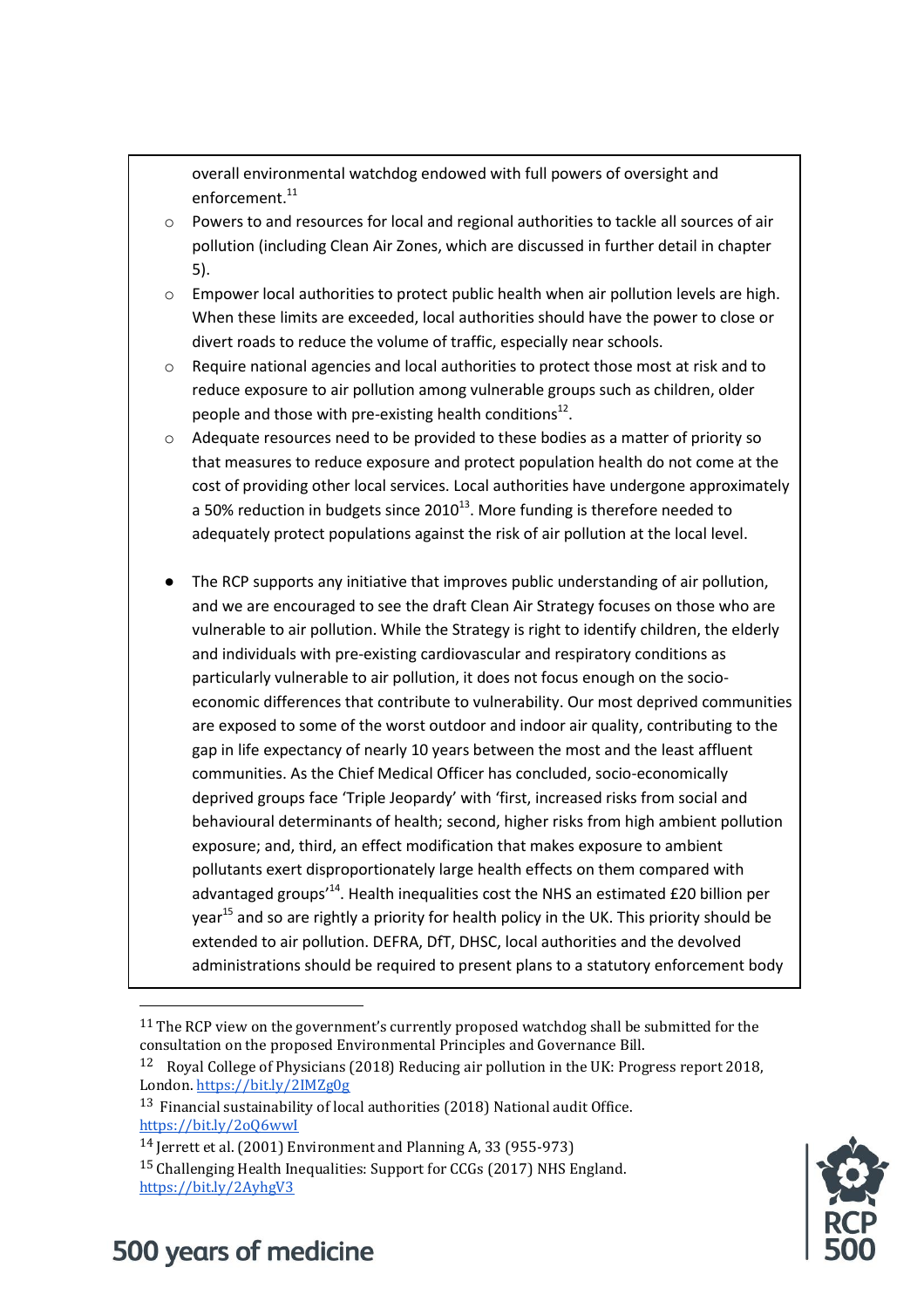(e.g. Air Quality UK, as suggested above) for progressively reducing the impact of air pollution on socio-economically deprived groups, alongside its plans to reduce air pollution impacts on the population in general and vulnerable groups in particular'<sup>16</sup>.

- Furthermore, the evidence of the links between health inequalities and air pollution is limited for a number of reasons. This includes the prevailing use of area level data rather than individual level. While area level data can be helpful, combining data, including pollution exposures, health outcomes and socio-demographic data will help develop a better understanding of the relationship between health inequalities and air pollution. Therefore, as part of its plans to reduce air pollution impacts on socioeconomically deprived groups, the government should ensure investment in air pollution monitoring and research to support understanding the relationship between health, socio-economic position and air pollution. As one example, those who live in social housing close to factories are particularly vulnerable to high levels of air pollution exposure. Additionally, different messages should be tailored to specific audiences. Some members of the public are influenced by the unfairness of health inequalities for example, while the burden of spending on health and social care may be a more powerful argument for others.
- While we welcome the government's commitment to provide the public with a personal air quality messaging system, the proposed strategy does not give sufficient detail on how this would be done in practice. The method of communication must be one that everyone can access, and must have sufficient funding to advertise its launch. We would encourage the government to explore an 'opt out system', by which every UK citizen received updates on air quality in their local area unless they actively chose not to.
- It is essential that any communication with the public on the dangers of air pollution must be co-created with healthcare professionals and that any advice given to the public must always be developed and approved by the latest scientific understanding. Furthermore, any advice for healthcare professionals must be easy to deliver to patients, as workload stresses limit the ability of professionals to disseminate this important advice. Furthermore, any advice for the public should include:
- $\circ$  Car use reduction: in most urban environments benefits of physical activity outweigh the risks of air pollution. If cycling were to replace driving, the trade-off would be even more beneficial.<sup>17</sup>

<sup>17</sup> Marko Tainio, Audrey J. de Nazelle, Thomas Götschi, Sonja Kahlmeier, David Rojas-Rueda, Mark J. Nieuwenhuijsen, Thiago Hérick de Sá, Paul Kelly, James Woodcock, (2016) Can air pollution negate the health benefits of cycling and walking?, Preventive Medicine, 87, (233-236)



## 500 years of medicine

 $\overline{\phantom{a}}$ 

<sup>16</sup> 5 Davies S C et al. (2018) Annual Report of the Chief Medical Officer 2017, Health Impacts of All Pollution - what do we know? HM Government[. https://bit.ly/2IN0oRF](https://bit.ly/2IN0oRF) (18)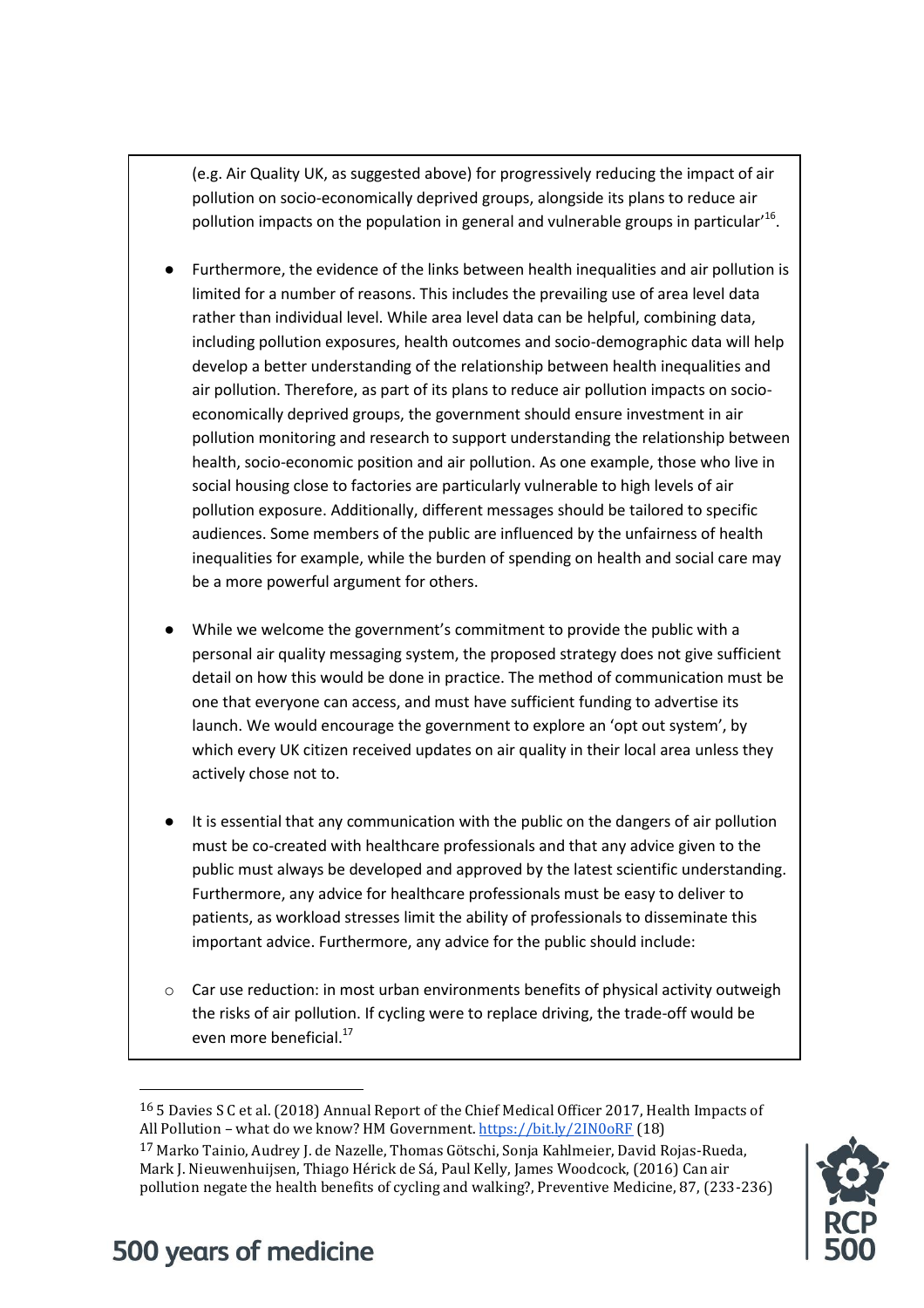- $\circ$  Encouragement of walking and cycling, as a way to improve health and with the cobenefit of reducing personal air pollution contribution.
- o Switching engines off when stationary
- o Use of pick up points for deliveries and encourage people to walk to them
- o Limit wood burning stove use: only buying a government approved stove and using low emissions fuel
- o Use of quieter streets and route planning, using apps and web tools where possible
- o Ventilation of homes: to avoid air pollution from cleaning products, cooking and other indoor sources
- The RCP supports the government's plans to work with media outlets to improve public access to the air quality forecasts as long as information is disseminated through all forms of media - both online and off - to reach as many communities as possible. This information must be catered to the needs of audiences, including and in particular socioeconomically deprived groups and other groups who are at more risk of and have higher exposure to air pollution, and who can find it difficult to access such information and platforms through which it is disseminated.
- The RCP recommends that real-world emission values of vehicles should be available to consumers in a readily understandable way e.g. similar to the energy efficiency rating system used in housing. This would allow a consumer to make a decision based not just on fuel efficiency but also on the basis of social responsibility. Given recent scandals in vehicle emissions measurement, the RCP urges the government to consider how to make this recording robust and untamperable.

### **CHAPTER THREE - Protecting the environment**

*Summary:* This strategy is a key part of delivering our 25 Year Environment Plan. Air pollution has direct impacts on the natural environment, contributing to climate change, reducing crop yields and polluting oceans. Cleaner air will directly benefit animals and habitats as well as creating a better environment for everyone to live, work and thrive in.

*Actions:* 

- We will monitor the impacts of air pollution on natural habitats and report annually so that we can chart progress as we reduce the harm air pollution does to the environment.
- Later this year we will provide guidance for local authorities explaining how cumulative impacts of nitrogen deposition on natural habitats should be mitigated and assessed through the planning system.

*Questions:*

1. What do you think of the actions put forward in the environment chapter? Please

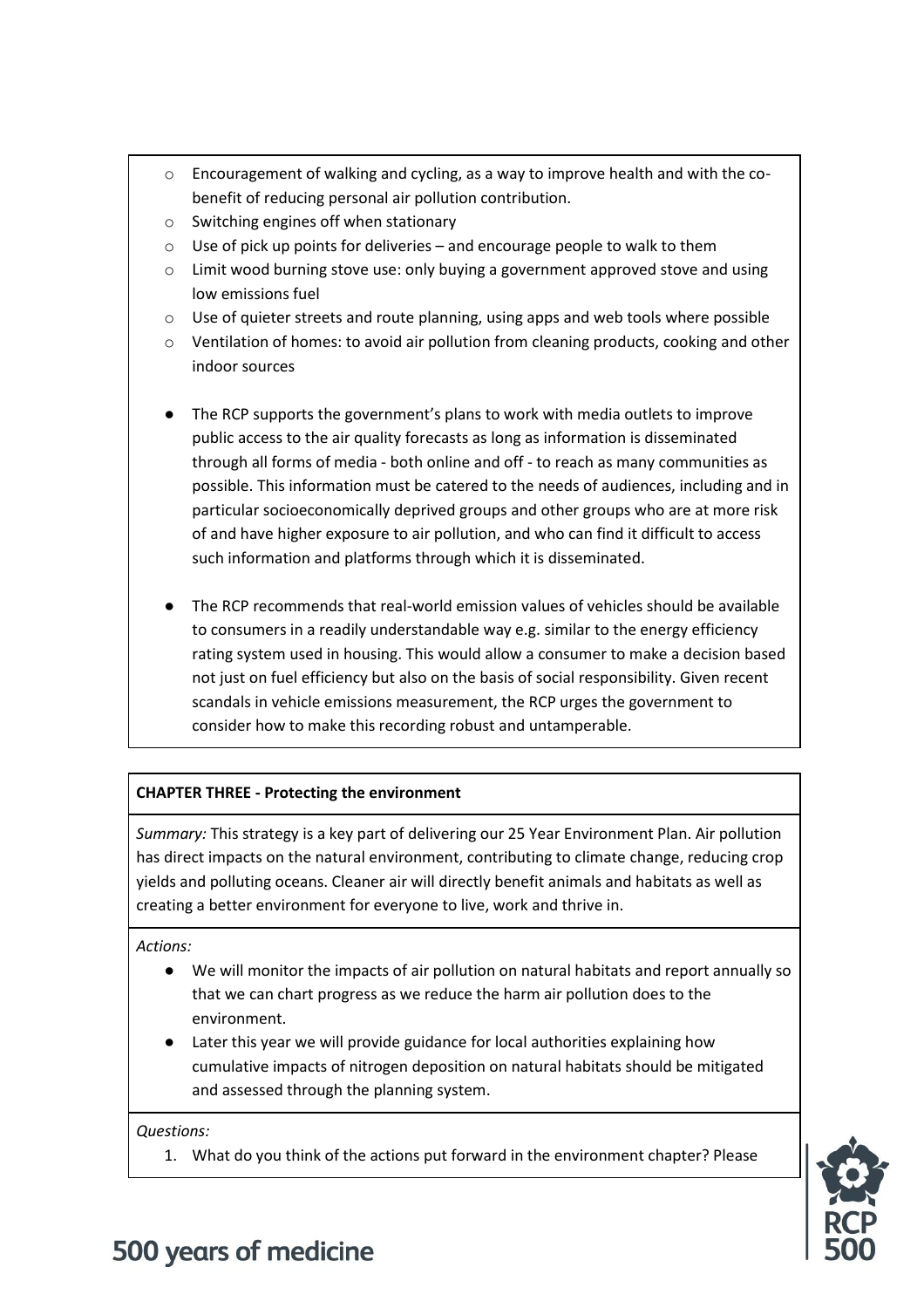provide evidence in support of your answer if possible.

2. What further action do you think can be taken to reduce the impact of air pollution on the natural environment? Where possible, please include evidence of the potential effectiveness of suggestions.

#### **RCP response**

- We welcome the government's proposal to comprehensively monitor the impacts of air pollution of the environment and to make efforts to better understand these impacts and their relation to human health. We are keen to see further details on how the monitoring will take place - the scientific indicators that will be used and details on how the monitoring will be processed.
- The RCP would like to stress that the greatest environmental protection issue is the need to adequately respond to climate and other environmental change so as to protect and promote good health.<sup>18</sup> Climate change is increasingly disrupting the ability to grow enough nutritious food, increasing extreme weather events, including droughts and storms, and is leading to sea level rise – all of which pose major threats to health. The negative health impacts of climate change include direct effects, such as the impact of extreme weather events on physical and mental health, and indirect effects, such as the impact of repeated droughts on nutrition and livelihoods, which erode the conditions upon which good health can occur. Those in poverty or experiencing discrimination are often the most vulnerable to these health impacts - a reality which applies to the UK. In turn, climate change mitigation policies have cobenefits which can help prevent thousands of premature deaths, sickness absence and keep people healthy over longer periods. The social and economic benefits of realising the large health benefits of those actions needed to decarbonise, including large reduction in car use and attendant increases in physical activity, are profound.<sup>19</sup>
- The RCP notes that there is a positive correlation between higher incidence of green space and population health, with benefits to physical and mental health resulting from greening urban environments, for example.<sup>20</sup> These benefits can include reductions in air pollution.<sup>2122</sup> For example, installation of green infrastructure (e.g. green walls, living walls, hedges) has been found to reduce pollutant concentrations in



## 500 years of medicine

 $\overline{\phantom{a}}$ 

<sup>&</sup>lt;sup>18</sup> Lancet Countdown and the Royal College of Physicians (2017) Lancet Countdown 2017 Report: Briefing for UK Policymakers[. https://bit.ly/2hd4sub](https://bit.ly/2hd4sub)

<sup>&</sup>lt;sup>19</sup> Haines, A., McMichael, A. J., Smith, K. R., Roberts, I., Woodcock, J., Markandya, A., ... & Bruce, N. (2009) Public health benefits of strategies to reduce greenhouse-gas emissions: overview and implications for policy makers, The Lancet, 374(9707), (2104-2114)

<sup>&</sup>lt;sup>20</sup> Kondo, M.C., Fluehr, J.M., McKeon, T. and Branas, C.C., (2018) Urban green space and its impact on human health. International journal of environmental research and public health, 15(3), (445)

<sup>&</sup>lt;sup>21</sup> World Health Organisation, (2017) Urban Green Spaces: A Brief for Action<https://bit.ly/2sQnLjT> <sup>22</sup> Buck D. (2016) Gardens and health: implications for policy and practice. The King's Fund. <https://bit.ly/2K0Wl3X>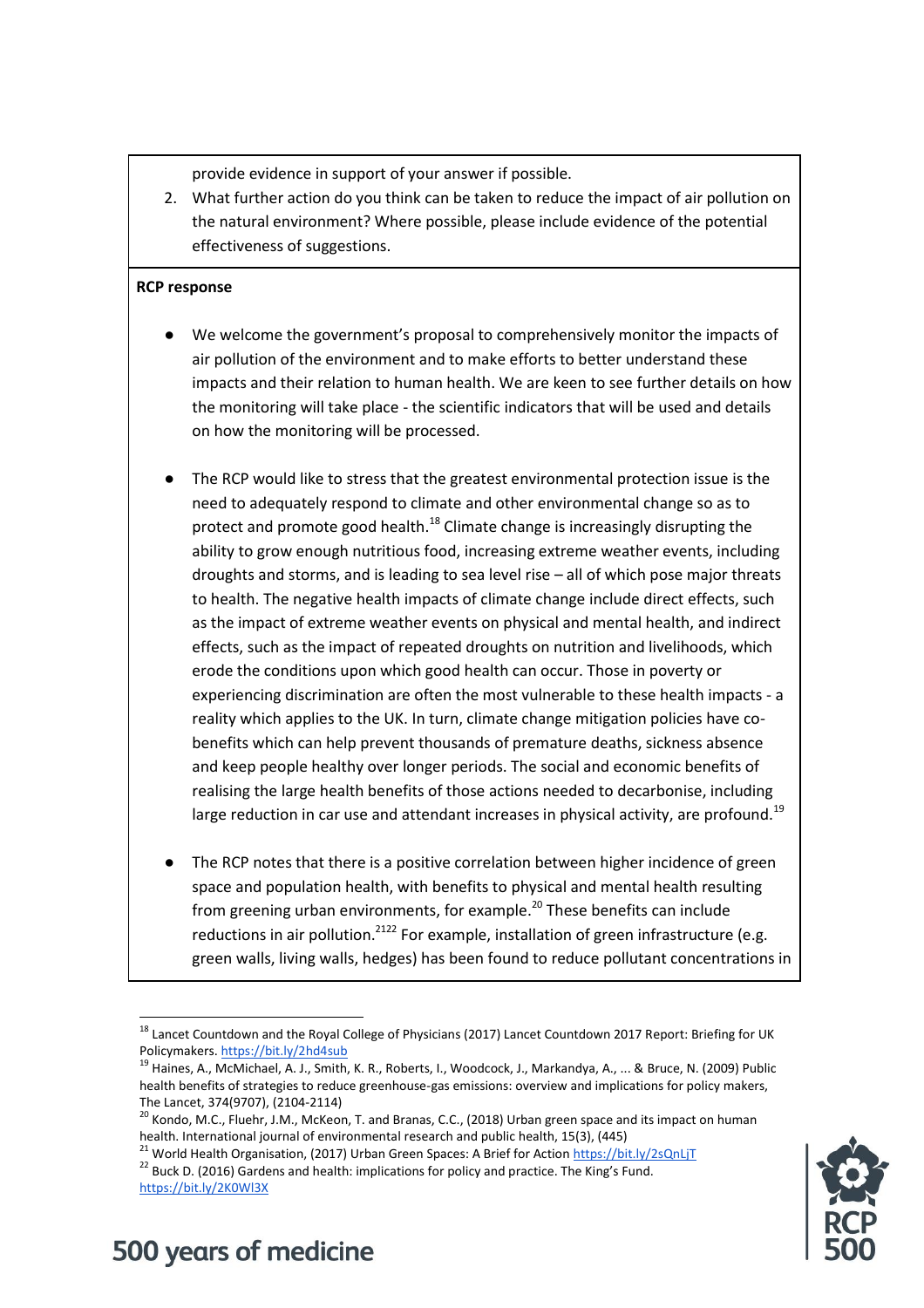street canyons and could be applied to most urban settings. It also has health and wellbeing benefits.<sup>2324</sup> However, greening policies can also contribute to negative socioeconomic outcomes, including increased gentrification in urban areas, and may have unintended health consequences, such as through the planting of allergenic trees.<sup>25</sup> As such, the RCP supports initiatives that promote the greening of cities alongside research into the most effective and health maximising methods of doing so.

### **CHAPTER FOUR - Securing clean growth and innovation**

*Summary:* This strategy contributes to the Government's action on clean growth. Action to clean up the air will boost productivity and economic growth. We will make the UK a world leader in the development, use and export of goods and services focused on tackling air pollution.

*Actions:* 

 $\overline{a}$ 

- In partnership with UKRI, we will seek ways to support further investment in Clean Air innovation to enable the development of novel technologies and solutions that tackle emissions from industry, vehicles, products, combustion and agriculture and support both improvements in air quality and decarbonisation.
- We will make the UK a world leader in goods and services focused on tackling air pollution.
- Future energy, heat and industrial policies will together improve air quality and tackle climate change. Phasing out coalfired power stations, improving energy efficiency, and shifting to cleaner power sources will reduce emissions of air pollution as well as carbon. As we phase out oil and coal heating, we will ensure this transition improves air quality wherever possible and cost effective to do so. In addition, the government will conduct a cross-departmental review into the role of biomass in future policy for low carbon electricity and heat, focusing on the air quality impacts. The proposed way forward will be set out in the final Clean Air Strategy.
- We will minimise the air quality impacts of the Renewable Heat Incentive Scheme, for example by tackling non-compliance and consulting on excluding biomass from the RHI if installed in urban areas which are on the gas grid. We will work across central and local government to put a plan in place. In addition, we will consult on making coal to biomass conversions ineligible for future allocation rounds of the contracts for

<sup>&</sup>lt;sup>25</sup> Cole, H.V., Lamarca, M.G., Connolly, J.J. and Anguelovski, I. (2017) Are green cities healthy and equitable? Unpacking the relationship between health, green space and gentrification, J Epidemiol Community Health, pp.jech-2017.



<sup>&</sup>lt;sup>23</sup>Abhijth PK et al. Air pollution abatement performances of green infrastructure in open road and built-up street canyon environments -A review. Atmospheric Environment. 2017, 162: 71–86; Forest Research, 2010.

<sup>&</sup>lt;sup>24</sup> Ubido, J and Scott-Samuel, A. Rapid Evidence Review Series: Local interventions to tackle outdoor air pollution with demonstrable impacts on health and health service use. LPHO Report Series, number 101, 2015. Produced on behalf of the Merseyside Directors of Public Health.<https://bit.ly/2md7LUE>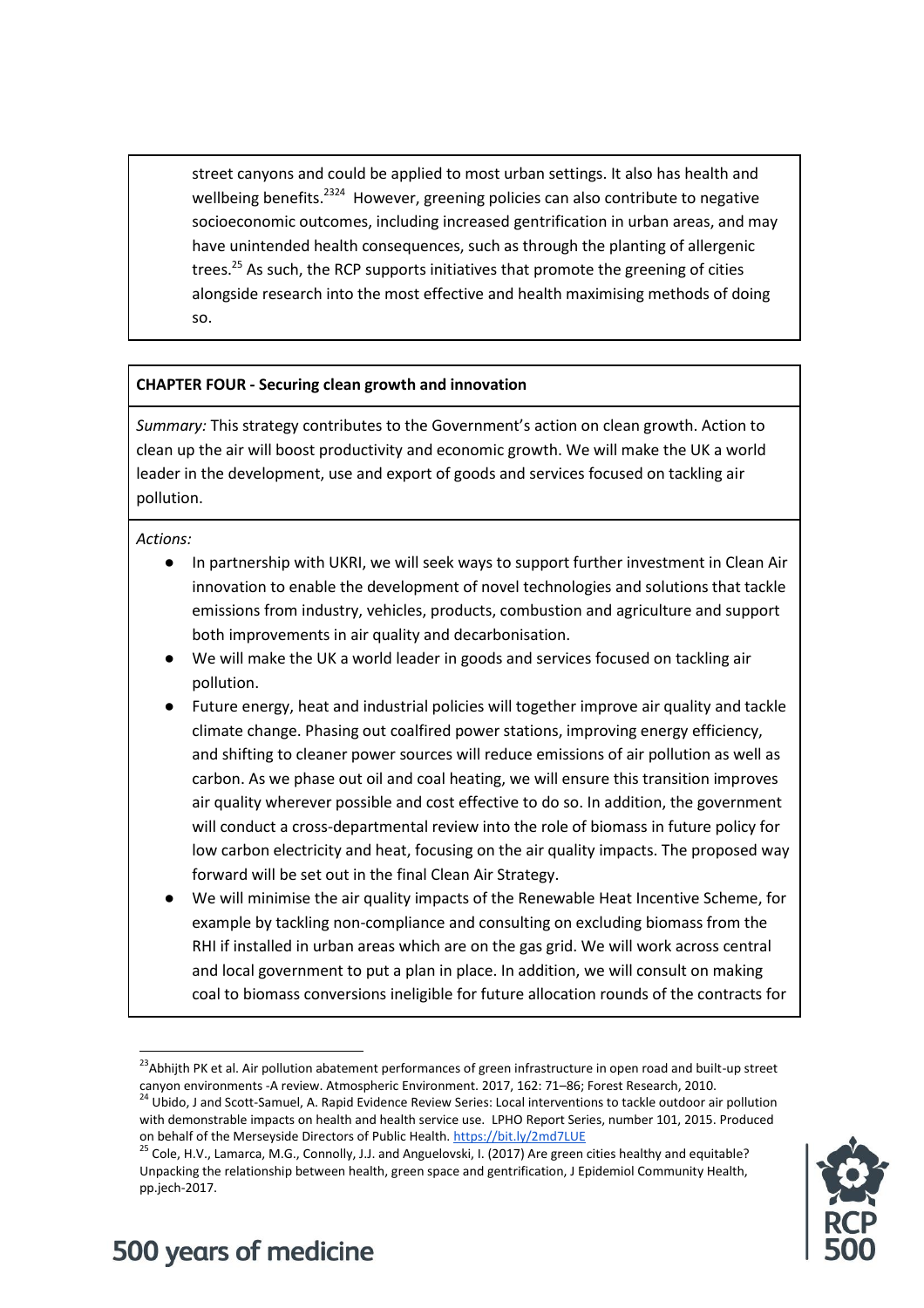difference scheme.

- We are seeking evidence on the uses of non-road diesel, mainly in urban areas, considering the air quality impacts and the potential for market distortion. The Treasury has also announced it will review how alternative fuel rates line up with rates of petrol and diesel ahead of Budget 2018.
- We will cut emissions from non-road mobile machinery and give local authorities tough new powers to control the use of such machinery where it is causing an air pollution problem.
- Green Great Britain Week, starting in autumn 2018, will engage the public on air quality, alongside climate change, and highlight the economic opportunities it offers for the UK.

#### *Questions:*

- 1. What do you think of the package of actions put forward in the clean growth and innovation chapter? Please provide evidence in support of your answer if possible.
- 2. In what areas of the air quality industry is there potential for UK leadership?
- 3. In your view, what are the barriers to the take-up of existing technologies which can help tackle air pollution? How can these barriers be overcome?
- 4. In your view, are the priorities identified for innovation funding the right ones?

### **RCP response**

- The RCP supports efforts to ensure the UK is a world leader in goods and services that help tackle air pollution. In a post-Brexit world, we believe it is key that support is provided to businesses to enable clean transport technology innovation - an integral part of the government's transport, clean growth and industrial strategies - as a means to reduce air pollution and improve health. These efforts should be supported by implementation of a ban on the sale of diesel and petrol vehicles by 2030, as described in the next section.
- Action on air pollution will help mitigate climate change, associated health issues and other environmental impacts. Air quality policies, climate change mitigation and health must be viewed holistically. Climate change mitigation policies can deliver large health benefits by reducing air pollution, with fulfilment of the 2008 Climate Change Act commitment of an 80% reduction in GHG emissions by mid-century expected to reduce air pollution by over a half across the UK.<sup>26</sup> However, certain mitigation policies could also increase air pollution, with, for example, an increase in biomass burning having a potential negative impact on health through an increase in particulate matter pollution - though, done right, climate change mitigation is fully compatible with rapid reduction in air pollution. As such, the RCP recommends that

 $\overline{\phantom{a}}$ <sup>26</sup> Williams M. L. et al. (2018) The Lancet Countdown on health benefits from the UK Climate Change Act: a modelling study for Great Britain, Lancet Planetary Health, 2(5), (e202-e213[\) https://bit.ly/2r5ocFK](https://bit.ly/2r5ocFK)

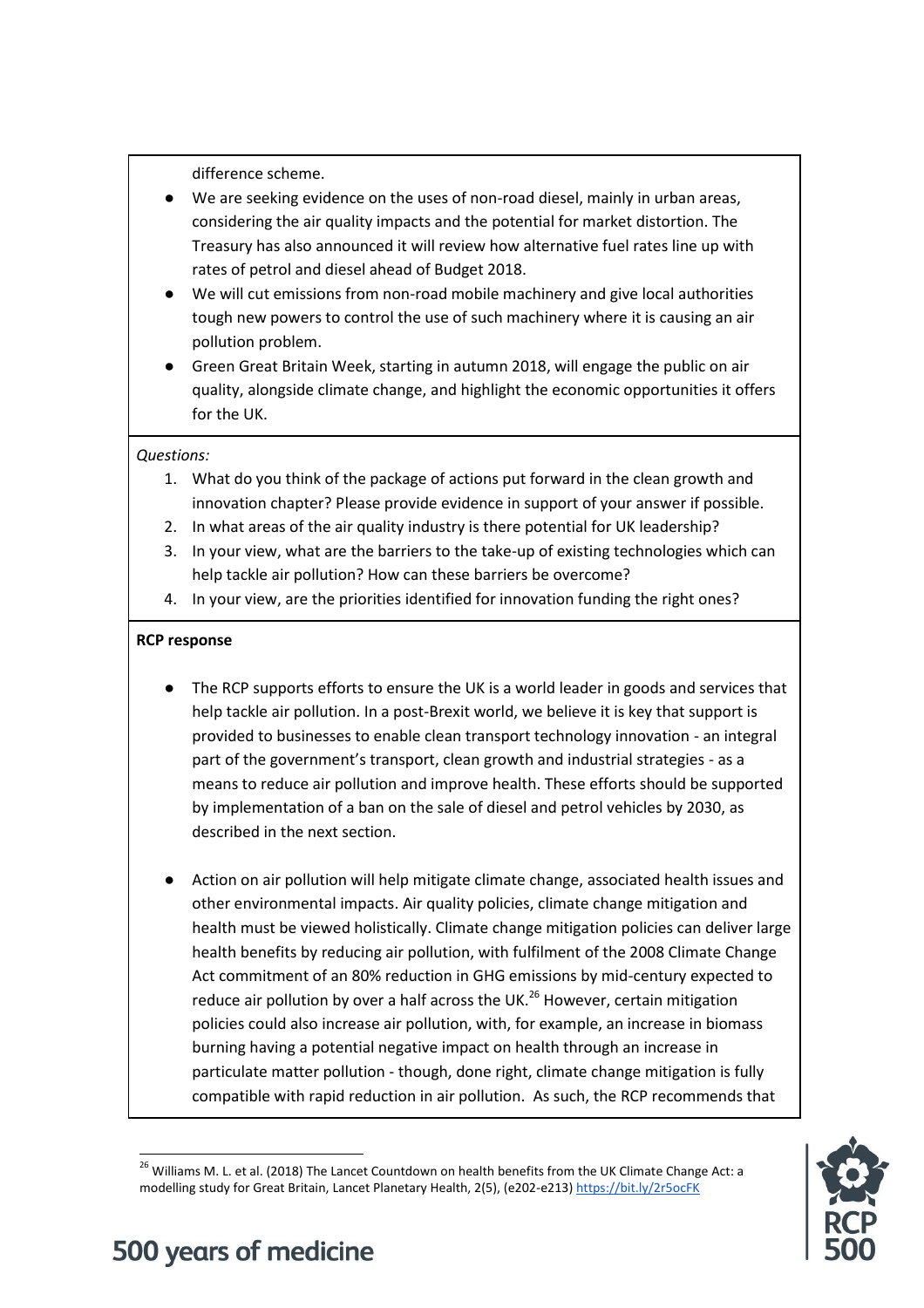the government include, in its Carbon Budgets, an explanation of how any potential tensions between rapid climate change mitigation and air pollution reductions are resolved. Within this, the RCP notes the importance of modelling studies to assess the public health impacts of climate change interventions and to inform decisions on optimal policy choices. The UK government and relevant authorities should work with the EU to reduce the impact of continental European air pollution and other transboundary effects on the UK. Furthermore, the government should continue to work with the EU where possible and relevant to harmonise UK legislation with EU legislation on vehicles testing and other major mechanisms affecting UK air pollution levels through trade in goods. The arrangements for doing this are as yet unclear due to the continued uncertainty as to the UK's ongoing relationship with the EU.

- We are particularly supportive of the government's commitment to phase out coal by 2025, and the RCP called for the phase out in 2016. We are pleased the government is showing leadership in this important policy area, which has the potential to address two major health challenges: air pollution and climate change. Ending UK coal use is an important piece of public health policy and could annually prevent: $27$ 
	- 1,600 premature deaths
	- 68,000 additional days of medication
	- 363,266 lost working days
	- Over one million incidents of lower respiratory infection
	- Up to £3.1 billion of costs incurred
- Events such as 'Green Great Britain Week' are important opportunities to highlight the economic benefits of decarbonisation. The RCP encourages government to include the health benefits of air pollution reduction and climate change mitigation in any public engagement and link these with efforts to make these subjects relatable and accessible for the public. We would welcome the opportunity to work with BEIS and other departments to help realise this.
- The Government's commitment to 'the development of novel technologies and solutions that tackle emissions from industry, vehicles, products, combustion and agriculture' is commendable. This commitment should be manifest in a review of the decision to enable test drilling for hydraulic fracturing without planning permission in England and to classify drilling sites as nationally significant infrastructure. The latter means the decision on the application will be taken by Government rather than local authorities and locally accountable councillors This contrasts markedly with the Government's current position on wind-farm applications which is to give 'local people a final say on such applications' and requires local planning authorities to grant



 $\overline{\phantom{a}}$ <sup>27</sup> Huscher J, Jensen G. (2013) What does coal cost health in the United Kingdom? Health and Environment Alliance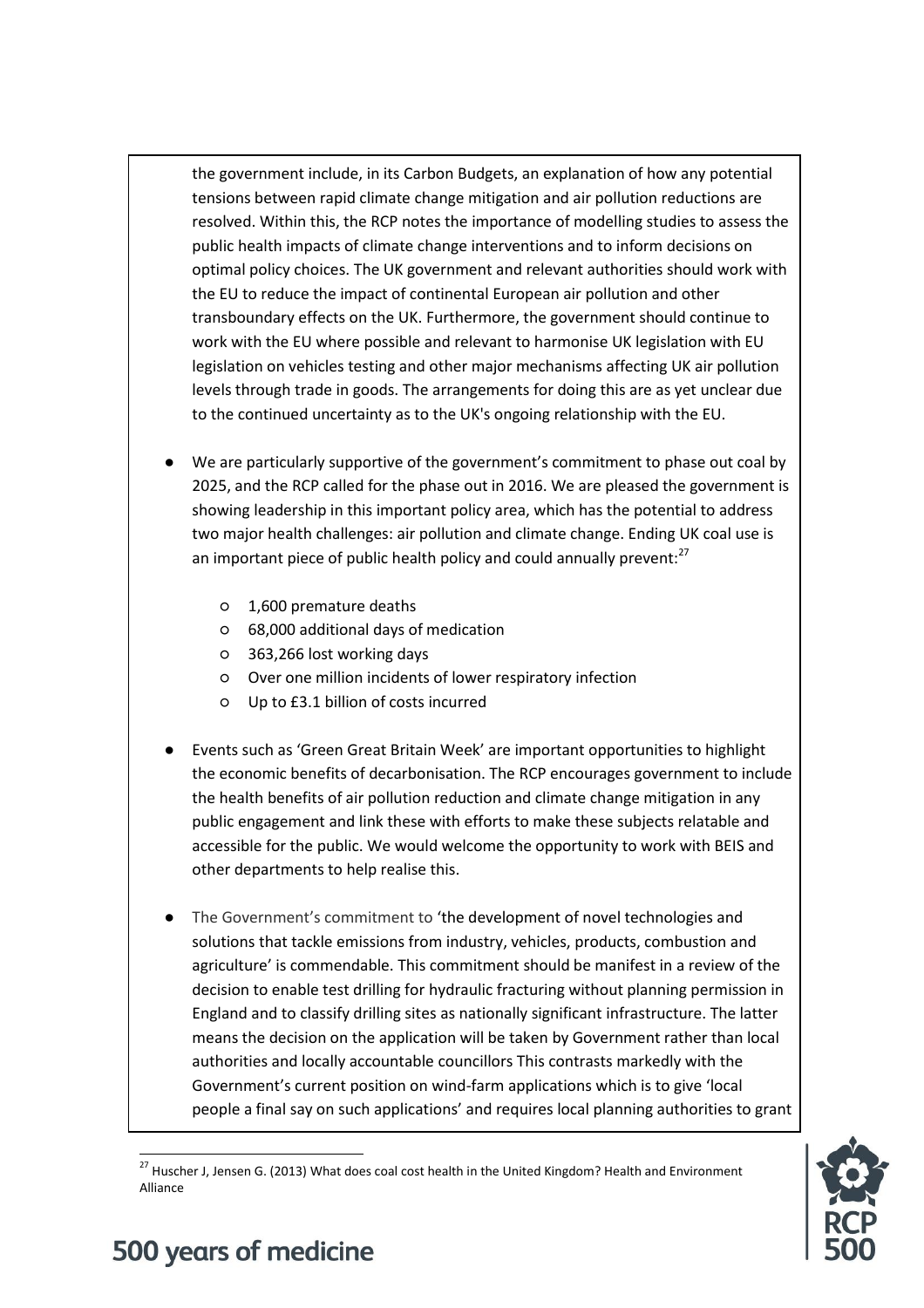permission only once 'following consultation, it can be demonstrated that the planning impacts identified by affected local communities have been fully addressed and therefore the proposal has their backing'. Although the scale of harm that shale gas production will bring to local communities and the immediate environment is uncertain, the evidence that it will exacerbate climate change is more than compelling.<sup>28</sup>

There are many other initiatives that are both an economic opportunity and emission reducing. Local government could also be encouraged and enabled to promote "carfree days" on the most polluting streets through Traffic Regulation Orders. Local communities and residents' groups could be enabled to close roads to reduce pollution concentrations and encourage street play and street events**.** It is important that local authorities are able, wherever possible, to evidence the cost-benefit of proposed interventions. This should include the business benefits of increased footfall in more-pedestrian friendly environments<sup>29</sup> and improved productivity and reduced workplace absenteeism<sup>30</sup>as well as the overall cost savings associated with reductions in air pollution related morbidity and mortality $^{31}$ .

### **CHAPTER FIVE - Action to reduce emissions from transport**

*Summary:* Transport is a significant source of emissions of air pollution. The immediate air quality challenge is to reduce emissions of nitrogen oxides in the areas where concentrations of these harmful gases currently exceed legal limits. The government has already committed £3.5bn to tackle poor air quality through cleaner road transport and is working closely with local authorities and Local Economic Partnerships to make progress. Alongside this, the government is committed to cutting air pollution from all forms of transport.

*Actions:* 

- In 2018, we will set out our ambitious plans to drive down emissions from shipping and aviation.
- We will end the sale of new conventional petrol and diesel cars and vans by 2040. We will position the UK as the best place in the world to develop, manufacture and use zero exhaust emissions vehicles and, during the transition, we will ensure that the cleanest conventional vehicles are driven on our roads.
- We will work with international partners to research and develop new standards for tyres and brakes to enable us to address toxic non-exhaust emissions of microplastics



 $\overline{\phantom{a}}$ <sup>28</sup> McCoy D and Saunders PJ. Fracking and Health BMJ 2018;361:k2397

<sup>&</sup>lt;sup>29</sup> Chauduri A and Zieff SG. Do open streets initiatives impact local businesses? The case of Sunday Streets in San Francisco, California. Journal of Transport and Health. 2015, 2(4): 529–539.

<sup>&</sup>lt;sup>30</sup> Riccardo-AEA. Valuing the Impacts of Air Quality on Productivity Final Report. Didcot 2014.

 $31$  Royal College of Physicians (2018) Reducing air pollution in the UK: Progress report 2018, London. <https://bit.ly/2IMZg0g>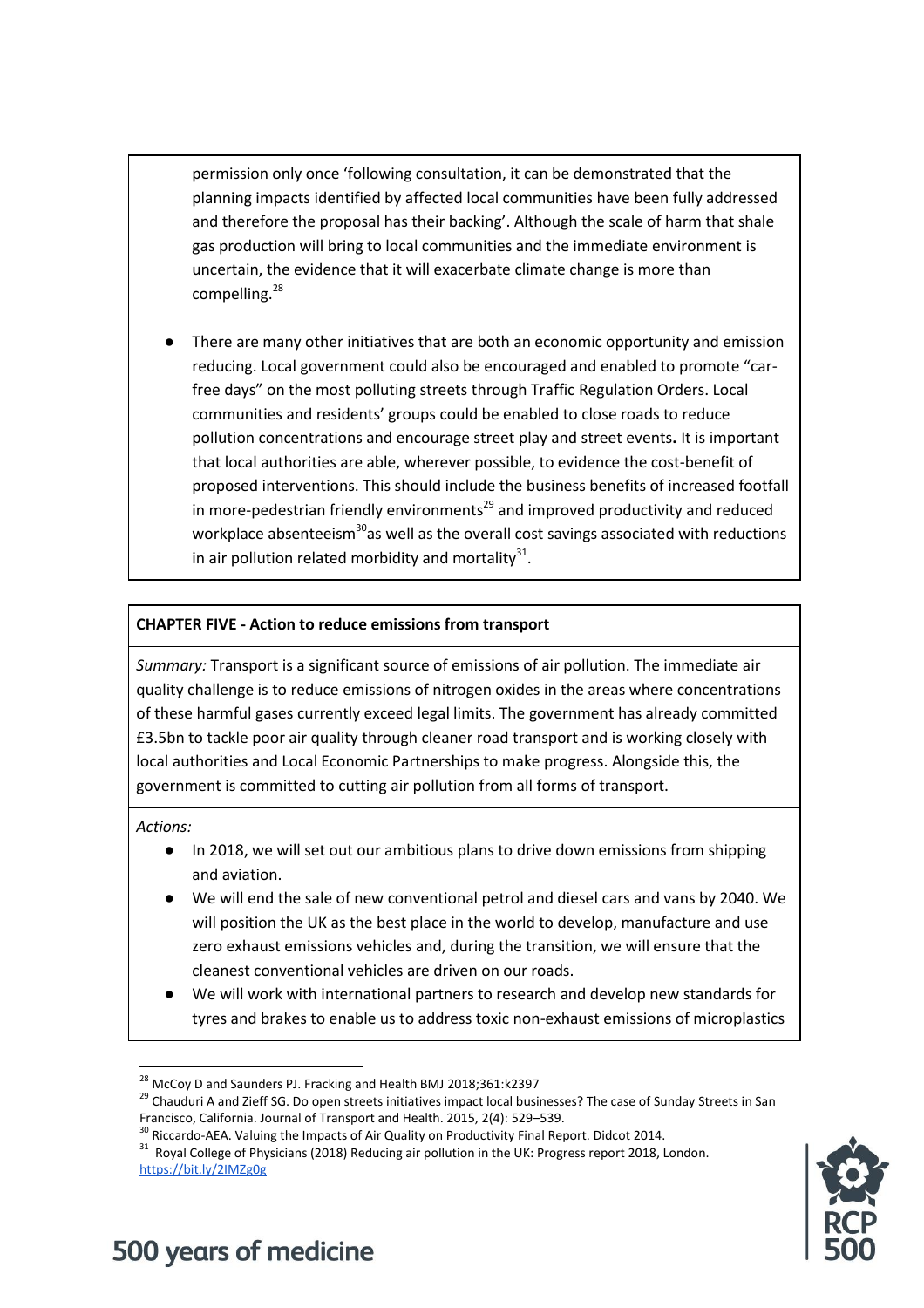from vehicles which can pollute air and water.

- New legislation will enable the Transport Secretary to compel manufacturers to recall vehicles and machinery for any failures in their emissions control system, and make tampering with an emissions control system a legal offence.
- We will reduce emissions from rail and reduce passenger and worker exposure to air pollution. By the autumn, the rail industry will produce plans to phase out diesel-only trains by 2040.
- All major English ports should produce air quality strategies setting out their plans to reduce emissions. These plans will be reviewed periodically to establish if the measures are effective or whether government action is required.
- We will review policy on aviation-related emissions to improve air quality.

### *Questions:*

- 1. What do you think of the package of actions put forward in the transport chapter? Please provide evidence in support of your answer if possible.
- 2. Do you feel that the approaches proposed for reducing emissions from NonRoad Mobile Machinery are appropriate or not? Why?

### **RCP response**

- The RCP welcomes the government's commitment to drive down emissions from shipping and aviation, as these sectors are major contributors to the air pollution problem. In addition, the RCP notes that road transport is one of the major determinants of poor air quality, particularly in urban centres, and so we welcome actions to reduce air pollution from road transport. In doing so, the RCP continues to advocate for a UK-wide framework for the expansion of Clean Air Zones in towns and cities, providing local authorities with the powers to charge vehicles and the funding to ensure effective implementation.<sup>32</sup> Clean Air Zones should also cover key interchanges for other modes of transport, including schools, ports and airports.
- Alongside policies to dis-incentivise the use of polluting vehicles, the RCP believes there is urgent need to expand policies and funding to support the mass adoption of zero emission transport, reductions in the use of vehicles in general, and increases in active and shared transport modes. As such, the RCP recommends the implementation of a 'National Mobility Scheme', which should provide funding to households and businesses to incentivise them to move away from polluting vehicles to more sustainable alternatives and a reduction in vehicle use in general, providing discounts on car club schemes, subsidised zero emission vehicles and access to bikes and support to engage in physical activity - as opposed to grants to buy new vehicles, as has typified diesel scrappage policies of the past. The Scheme should seek to realise



 $\overline{\phantom{a}}$ <sup>32</sup> Royal College of Physicians (2018) Reducing air pollution in the UK: Progress report 2018, London. <https://bit.ly/2IMZg0g>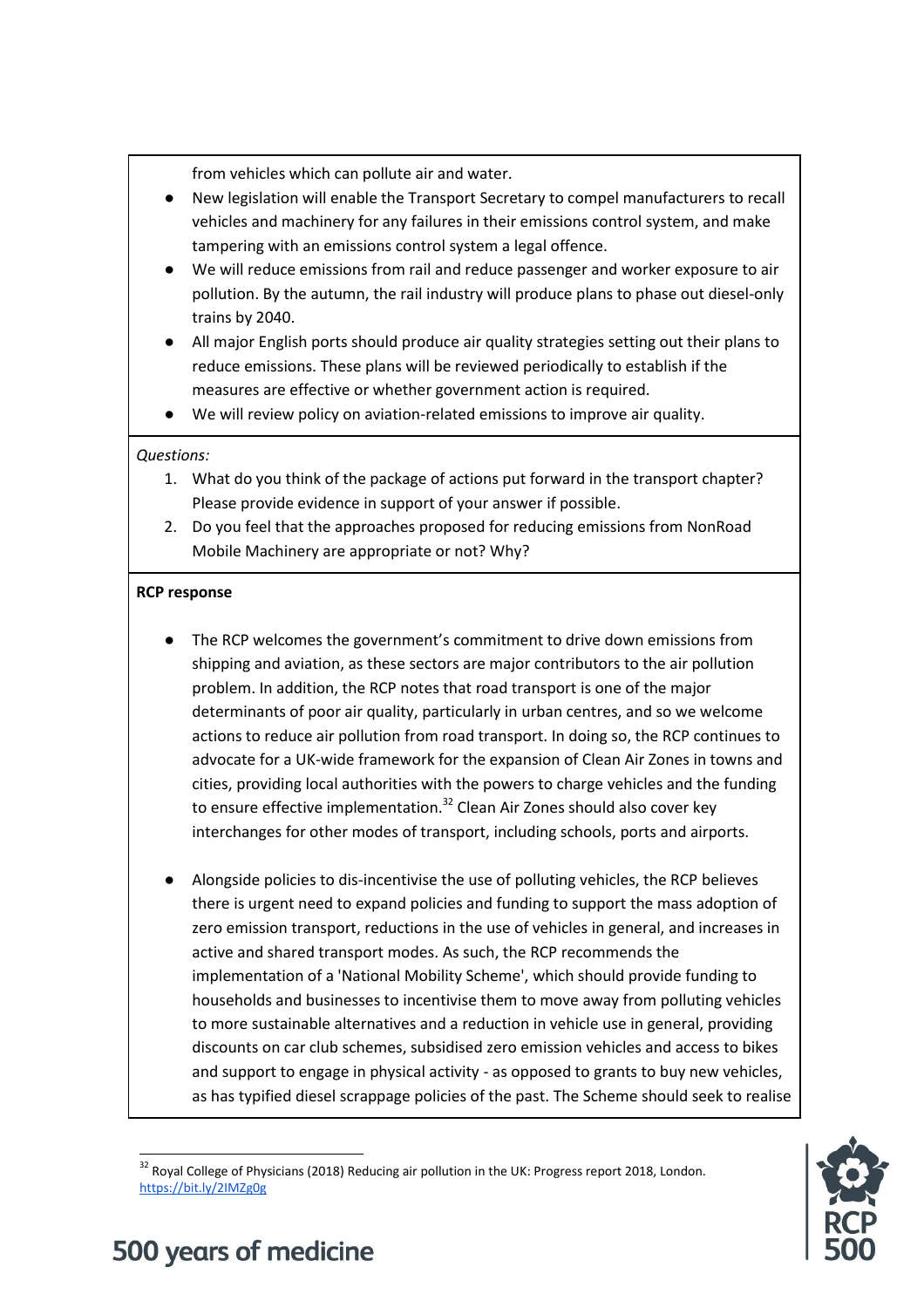three goals, as it encourages decreases in polluting vehicle use:

- Rapid increases in physical activity, in particular walking and cycling
- Large scale adoption of car sharing schemes
- Targeted support for socioeconomically deprived groups, small businesses and those who find it hardest to move beyond (polluting) vehicle use
- Action to increase physical activity is particularly important, as increases in physical activity can crowd out the use of dirty vehicles and realise large health benefits across the population. People who are physically active reduce their risk of developing major chronic diseases such as coronary heart disease, stroke, Type 2 diabetes, osteoporosis, depression, dementia and cancer by up to a half, and physically active people reduce their risk of premature death by up to 30%.<sup>33</sup>
- All levels of air pollution exposure are likely to have an impact on health and even electric vehicles may produce air pollution, including through tyre wear-and-tear, breaking and particle resuspension while driving. The RCP welcomes the government's intention to work with international partners to research and develop new standards for tyres and brakes, as major contributors to particulate matter.
- Therefore, while the RCP also welcomes the commitment 'to encouraging more sustainable modes of transport like cycling, walking and public transport, and shifting freight from road to rail', it is disappointing that no specific additional actions or investment to achieve this has been identified in the proposed actions. The commitment of £1.2 bn for walking and cycling 2016-2021 is hugely reliant on investment by local authorities and Local Enterprise Partnerships as the Government has only committed £316m. This figure is well below the recommendation of the parliamentary Get Britain Cycling report of £10 per person annually (compared to the <£2 currently spent), rising to £20, in order to boost cycle use to 10% of trips by 2025, and to 25% by 2050.<sup>34</sup> The RCP is strongly of the view that spending on active travel is an investment not a subsidy and should be seen as such. There is solid evidence, accepted by the Department of Transport (DfT), to support this. DfT's robust mechanism for calculating return on investment has consistently demonstrated that walking and cycling schemes show much better value for money than most motor transport schemes.<sup>35</sup> An analysis by Sustrans has shown that the average benefit-tocost ratio of a traffic-free walking and cycling route is 26:1, with the majority of benefit coming from improved health.<sup>36</sup> This is well in excess of the DfT's own

<sup>&</sup>lt;sup>36</sup> Sustrans. The National Cycle Network Route User Monitoring Report – To end 2008[. http://bit.ly/25c28Jc](http://bit.ly/25c28Jc)



 $\overline{\phantom{a}}$ <sup>33</sup> Ellinas T (2012) Healthy Transport = Healthy Lives, British Medical Association.<https://bit.ly/2IKCxCi> <sup>34</sup> All Party Parliamentary Group on Cycling (2013) Get Britain Cycling - Summary and Recommendations. <https://bit.ly/1TqK0na>

<sup>35</sup> Department for Transport. Claiming the Health Dividend: A summary and discussion of value for money estimates from studies of investment in walking and cycling. 2014[. http://bit.ly/1GuHF3p](http://bit.ly/1GuHF3p)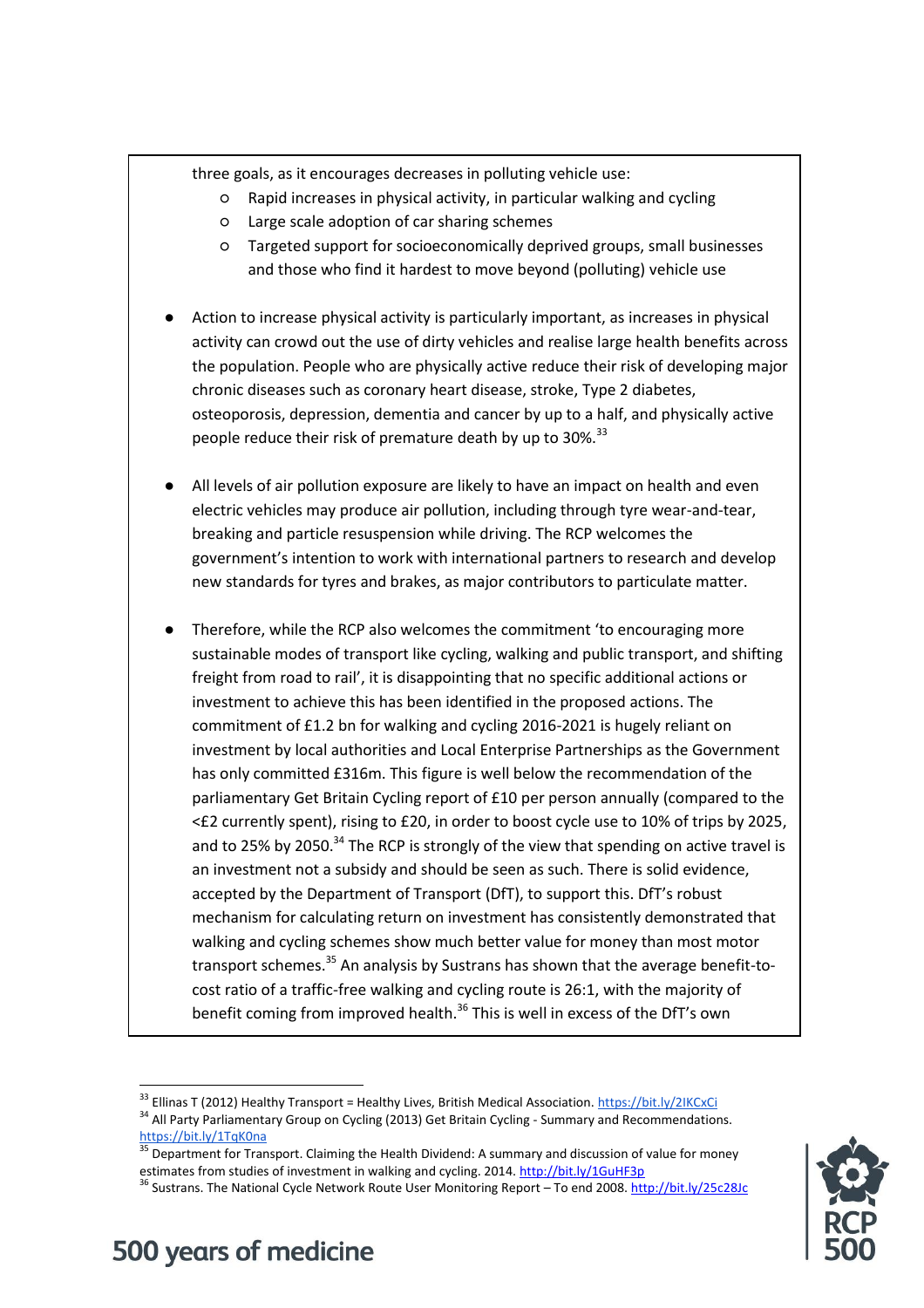benchmark for valuing 'very highly' any scheme which returns more than £4 for every  $\pm 1$  invested<sup>37</sup>. It is also clear that the public strongly values active travel and supports investment to increase it. In a survey of seven UK cities 75% of respondents supported increased investment in cycling and considered that Government should be investing an average of £26 per head per year. $38$ 

- The Government should take steps to tackle the major disincentives to walking and cycling. Most people do not cycle because they perceive it as dangerous. No new road scheme or housing development should be permitted without additional infrastructure for active travel. At present, schemes to retro-fit cycle lanes or traffic calming into towns are often defeated by Councils or residents who do not wish to lose parking places or have traffic calming in their area. Attention should be paid to: potholes, re-training of drivers, having codes of conduct for drivers on work business, imposition of sanctions for those who drive dangerously around bicycles, etc.
- Fiscal policy needs to address that currently, even with Vehicle Excise Duty (VED) and tax paid on fuel, the costs to society greatly outweigh the costs paid by drivers.<sup>39</sup> In addition while the costs of car use are low the costs of public transport journeys are high. Addressing this imbalance requires encouraging more people not to drive. Furthermore, the RCP recommends the provision of infrastructure to increase public transport use, cycling and walking and the promotion of safer road design. Measures could include cycle training in schools, expanded cycle networks or incentives to get commuters out of their car.<sup>40</sup>
- As an extension of the above, the RCP does not think that 2040 is an acceptable time to end the sale of petrol, diesel and some hybrid cars and vans, with many countries across the world seeking to phase out these vehicles quicker; Norway has pledged to implement this ban in 2032, Norway 2025, and India 2030. Air pollution from road transport is a major threat to health and must be reduced as quickly as possible As such, the RCP recommends the ban should be brought forward to 2030. Bringing forward the ban could simultaneously improve public health and boost British manufacturing, reinstating the UK as the global leader on this issue.



## 500 years of medicine

 $\overline{a}$ 

<sup>&</sup>lt;sup>37</sup> Department for Transport. Claiming the Health Dividend: A summary and discussion of value for money estimates from studies of investment in walking and cycling. 2014[. http://bit.ly/1GuHF3p](http://bit.ly/1GuHF3p)

<sup>&</sup>lt;sup>38</sup> Sustrans. What does bike life mean to you? [ICM Bike Life Household research 2015 on behalf of Sustrans]. 2015[. http://bit.ly/1jSN9xy](http://bit.ly/1jSN9xy)

<sup>&</sup>lt;sup>39</sup> Technische Universität Dresden. The True Costs of Automobility: External Costs of Cars Overview on existing estimates in EU-27, Dresden 2012

<sup>&</sup>lt;sup>40</sup> Royal College of Physicians (2018) Reducing air pollution in the UK: Progress report 2018, London. <https://bit.ly/2IMZg0g>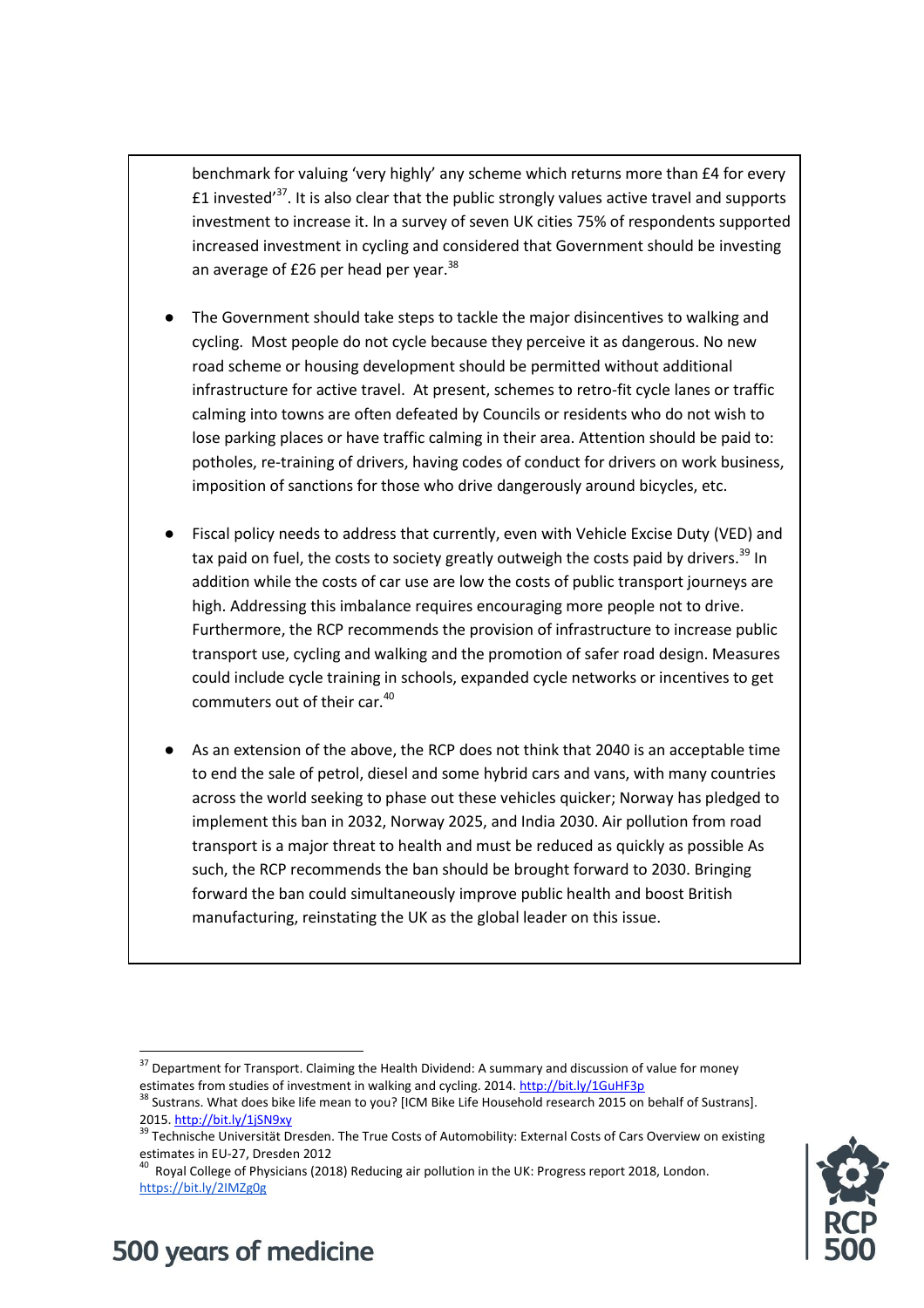- The NHS has an important role to play in reducing emissions from transport. The NHS accounts for 5% of all road traffic in England<sup>41</sup> and accounts for up to 18% of the NHS carbon footprint in England $42$ . The NHS should play its part in reducing air pollution, leading by example. Moving to more sustainable modes of transport can reduce carbon emissions and improve convenience and safety, as well as saving time and money.<sup>43</sup> In turn, this action will reduce the burden of air-pollution-related illness on the NHS. As such, the RCP recommends that the Department of Health and Social Care, NHS England and the devolved administrations give commissioners and providers incentives to reduce their emissions, and protect their employees and patients from dangerous pollutants. This should include guidance on how to use procurement rules to require the adoption of low and zero emission vehicles by those companies and providers using transport on NHS business.<sup>44</sup> However, NHS leadership can only occur if adequate resources are provided. As such, the RCP recommends the creation of an explicit 'NHS Clean Air Fund' to support the adoption of low and zero emission vehicles for the NHS and to support in the rollout of electric vehicles charging infrastructure. Crucially, resources from the Fund must not be taken from core NHS and social care budgets, to protect money for frontline care.
- Large fleets belonging to business have a key role to play in any action to reduce emission from transport. Royal Mail, for example, operated a fleet of 47,000 vehicles in 2017<sup>45</sup>. There must be support given to large fleets to rapidly turnover to ultra-low emissions vehicles, in particular for those organisations that provide delivery services. In London, 85% of goods are transported by road and freight makes up 17% of London's road traffic<sup>46</sup>. The RCP recommends that incentives are put in place for consumers to have items delivered to local consolidation centres, and there is a levy put on home delivery for singular items.
- Training of motorists is urgently needed to reinforce the Highway Code stipulations about vulnerable road users. Sanctions should be reinforced. For example, many motorists do not know that they should not overtake and then turn left, nor that a good margin should be given when overtaking a cyclist. Initiatives such as 'The Addison Lean' (opening a car door with the opposite hand to encourage looking for cyclists) 'stop close pass" should be supported. It will take multiple actions on many fronts to encourage normal Britons to cycle. Many other European countries have

<sup>45</sup> Horses to horsepower - 120 years of motorised mail deliveries (2017) Royal Mail Grou[p https://bit.ly/2L7HzZV](https://bit.ly/2L7HzZV) <sup>46</sup> TfL launches freight programme to deliver improved air quality (2016) Transport for London



 41 NHS Confederation and NEF (2007) Taking the Temperature-Towards an NHS response to Global Warming, London

<sup>&</sup>lt;sup>42</sup> Sustainable Development Unit (2014) Low Carbon Travel, Transport and Access. Sustainable Development Unit, New Strategy[, https://bit.ly/2t6PI6q](https://bit.ly/2t6PI6q)

<sup>43</sup> NHS Confederation and NEF (2007) Taking the Temperature-Towards an NHS response to Global Warming, London

<sup>44</sup> Tomson C. (2015) Reducing the carbon footprint of hospital-based care, Future Hosp J (2) (57–62)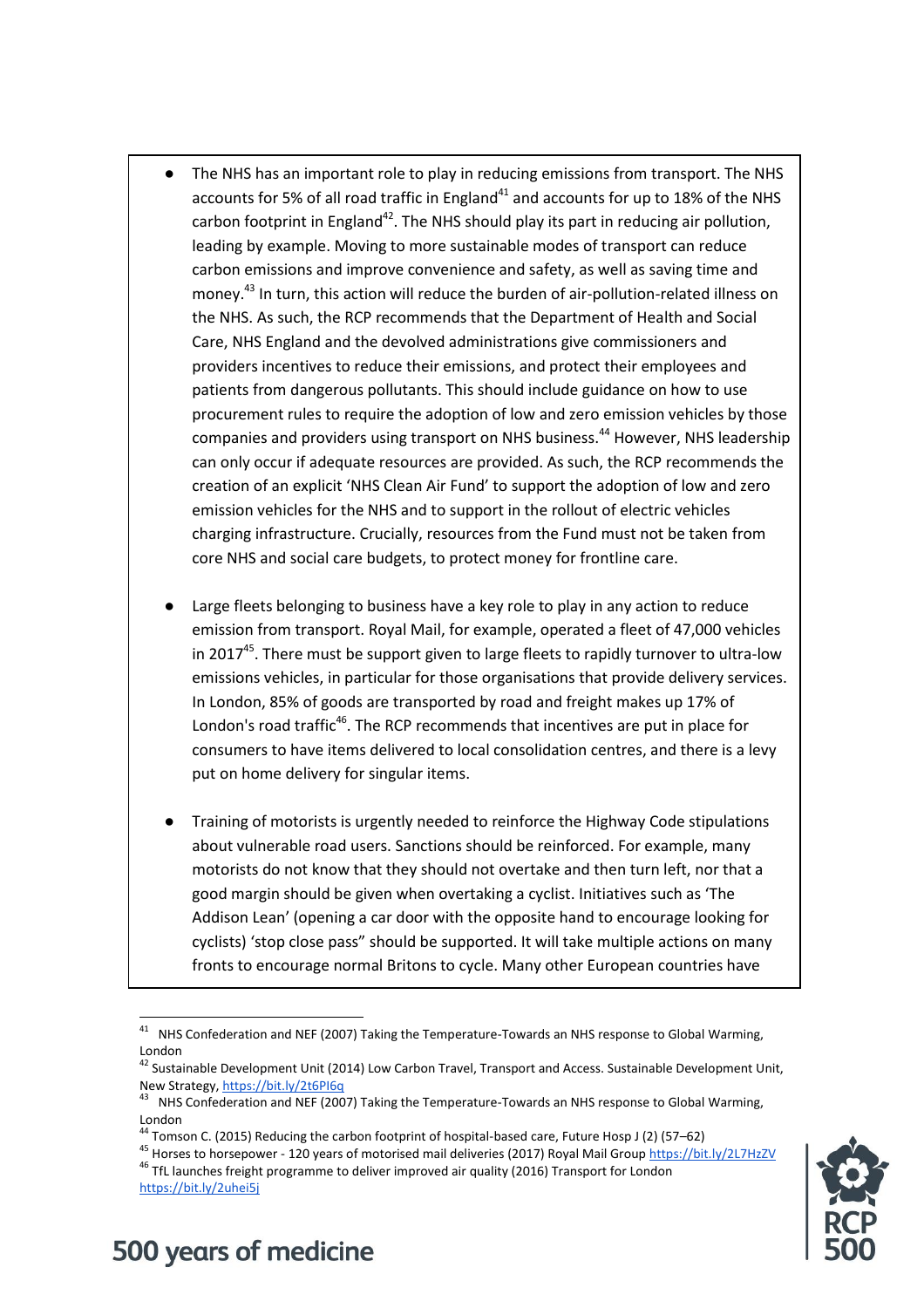managed this.

- Furthermore, the RCP welcomes legislation to make tampering with emissions controls a legal offence and supports measures to ensure any manufacturer found tampering with their emissions receive a large fine, as a 'polluter pays' mechanism. Polluters must be required to take responsibility for harming health and that fines must be of a level that deters future behaviour. 47
- As diesel is a major polluter, we welcome any reduction to phase out diesel-only trains. As no level of air pollution is safe, the RCP would encourage the government to consider bringing forward the ban on diesel trains to 2030. We support a review of policy on aviation-related emissions to improve air quality.
- Buses outside of London should be given equal priority for retrofit programmes, especially those that are Euro 3 or older. These buses still make up a considerable proportion of the bus fleet given their contribution to emissions on heavily trafficked urban streets and the deregulated environment they currently operate in.<sup>48</sup>

### **CHAPTER SIX - Action to reduce emissions at home**

*Summary:* Many people are unaware that emissions in the home increase personal exposure to pollutants and contribute significantly to our overall national emissions. Burning solid fuel in open fires and stoves makes up 38% of the UK's primary emissions of fine particulate matter (PM2.5). Harmful sulphur dioxide (SO2 ) is emitted by coal burned in open fires. Nonmethane volatile organic compounds (NMVOCs) from a wide variety of chemicals that are found in carpets, upholstery, paint, cleaning, fragrance, and personal care products are another significant source of pollution.

*Actions:* 

- We will legislate to prohibit the sale of the most polluting fuels.
- We will ensure only the cleanest stoves are available for sale by 2022.
- We will update outmoded legislation on 'dark smoke' from chimneys and underused provisions on Smoke Control Areas to bring these into the 21st century with more flexible, proportionate enforcement powers for local government.
- The government will work with industry, retailers, health experts and consumer groups to reduce emissions of NMVOCs from consumer products, develop options to promote product innovation and encourage the use of low emissions alternatives.

*Questions:*

<sup>48</sup> The Low-Emission Bus Guide (2016) Low Carbon Vehicle Partnership.<https://bit.ly/2ufVfs3>



 47 Royal College of Physicians (2018) Reducing air pollution in the UK: Progress report 2018, London. <https://bit.ly/2IMZg0g>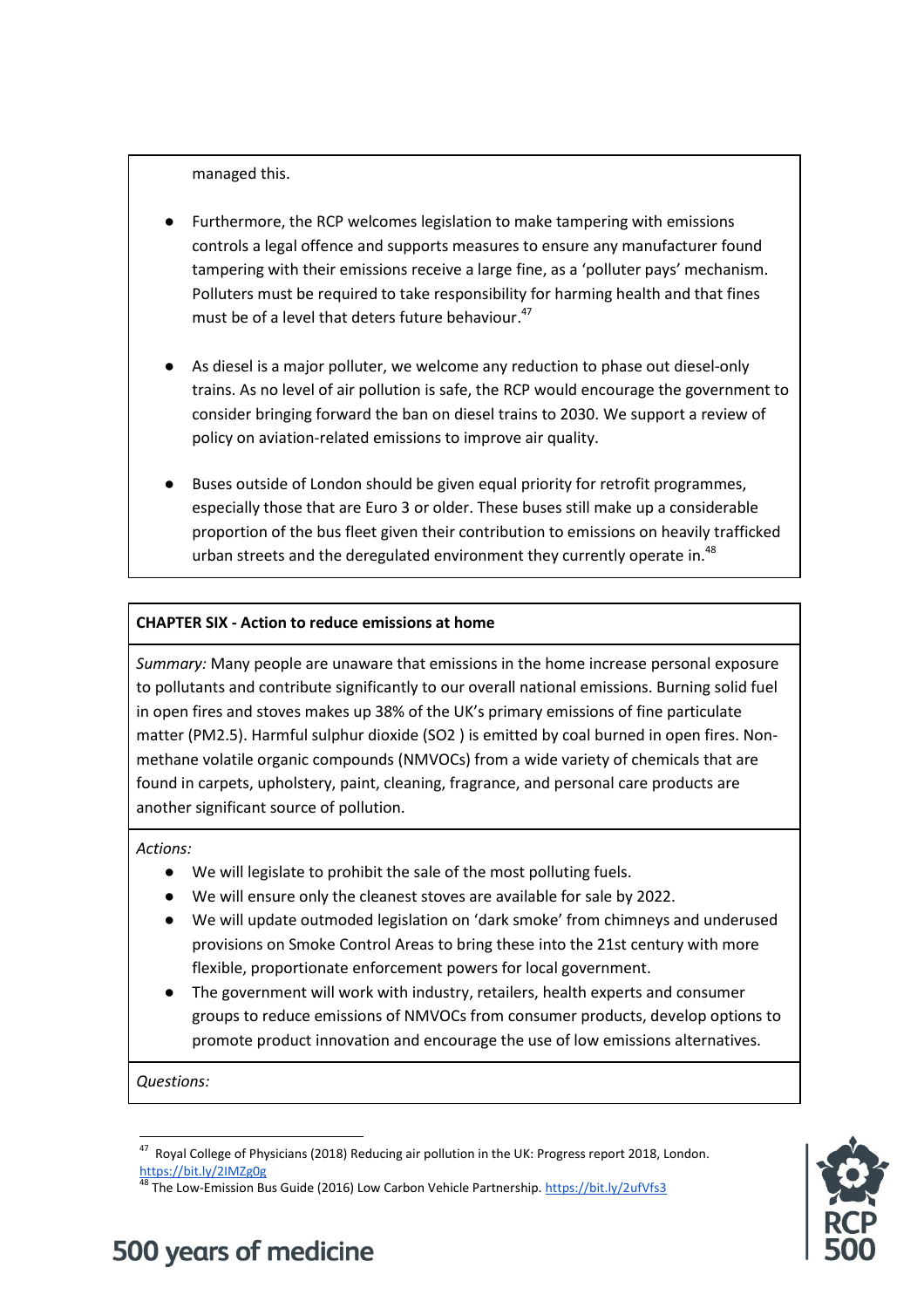- 1. What do you think of the package of actions put forward to reduce the impact of domestic combustion? Please provide evidence in support of your answer if possible.
- 2. Which of the following measures to provide information on a product's non-methane volatile organic compound content would you find most helpful for informing your choice of household and personal care products, and please would you briefly explain your answer?

- "A B C" label on product packaging (a categorised product rating for relevant domestic products, similar to other labels such as food traffic light labels)

- information on manufacturer website
- leaflet at the point of sale
- inclusion in advertising campaigns
- other option
- 3. What further actions do you think can be taken to reduce human exposure from indoor air pollution?

### **RCP response:**

- The RCP welcomes the actions put forward in this chapter, in particular the emphasis of the inclusion of health experts in the reduction of emissions of NMVOCs in consumer products. Indoor air pollution is a major threat to health. Indoor pollutants potential health impacts include asthma, chronic obstructive pulmonary disease (COPD), respiratory irritation, effects on the heart, as well as symptoms such as headache, tiredness and loss of concentration.<sup>49</sup>
- In addition to the measures listed, the RCP recommends the implementation of an advertising campaign to educate the public about the causes and significance of indoor air pollution. This could include a labelling system, as described in the strategy that provides an easily-understandable measure of the risk of a particular product, akin to labelling systems for other health issues, such as nutritional content in food. The labelling system should be developed in conjunction with health professionals.
- A more systematic approach to the quantifying the effects of indoor air pollution is required to strengthen our understanding of the relationship between indoor air pollution and health, including the key risk factors and effects of poor air quality in our homes, schools and workplaces.
- Increasing awareness of the risks of air pollution both indoors and outdoors can



## 500 years of medicine

 $\overline{\phantom{a}}$ 

<sup>49</sup> Royal College of Physicians (2016) Every breath we take : 2018, London.<https://bit.ly/2IMZg0g>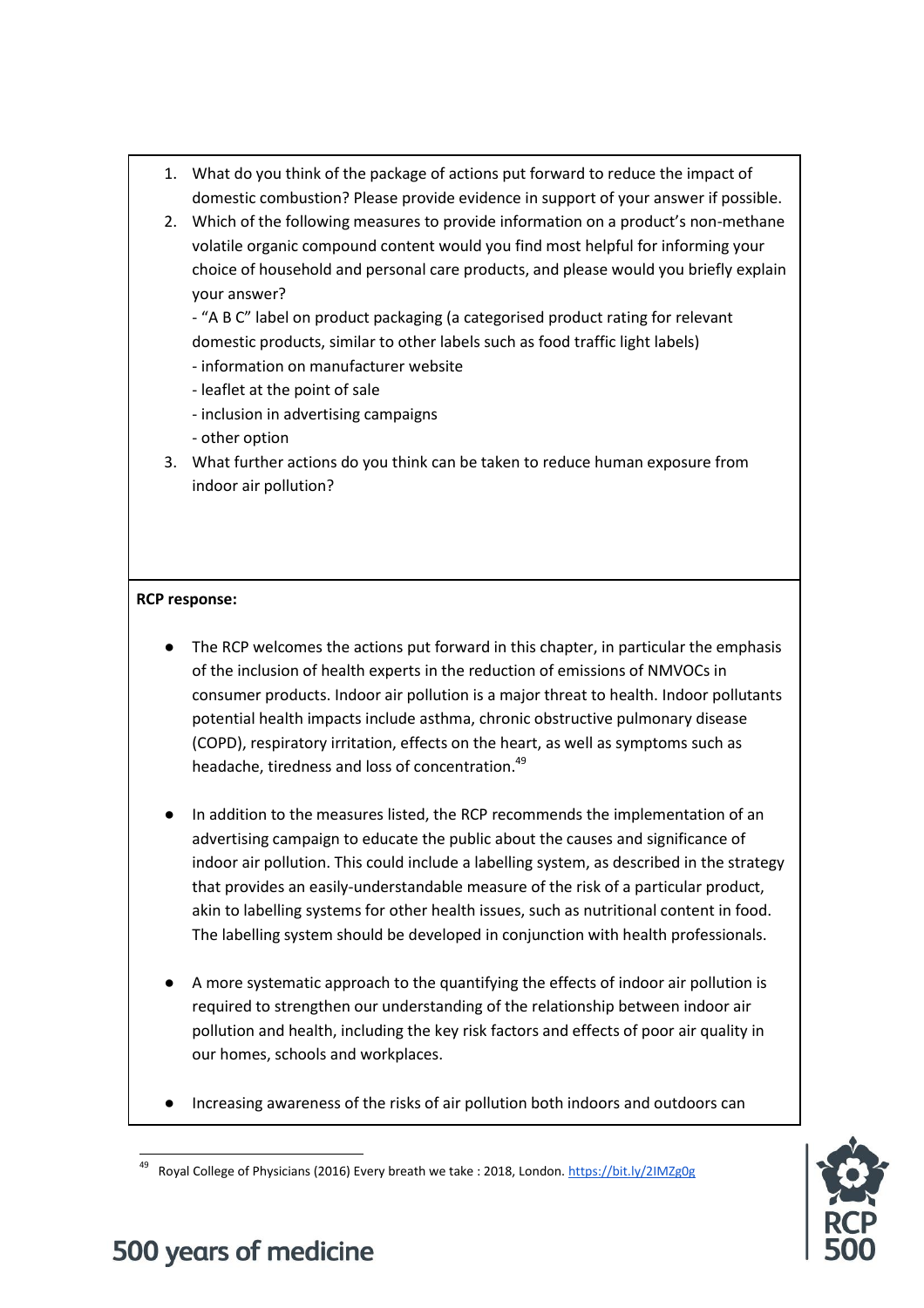empower citizens to take actions to reduce their own exposure. We have discussed the benefits to this in our answers in section two, and believe that any information provided to citizens must be co-created with healthcare professionals, and developed in such a way that their delivery is not a burden to our already overstretched healthcare profession.

### **CHAPTER SEVEN - Action to reduce emissions from farming**

*Summary:* The agriculture sector accounts for 88% of UK emissions of ammonia, which is emitted during storage and spreading of manures, slurries and from application of inorganic fertilisers. Ammonia damages sensitive natural habitats and contributes to smog in urban areas. Action by farmers can make a big difference to ammonia emissions. The government is already acting to help farmers by funding the necessary equipment.

*Actions:* 

- We will provide a national code of good agricultural practice to control ammonia emissions.
- We will require and support farmers to make investments in the farm infrastructure and equipment that will reduce emissions.
- A future environmental land management system will fund targeted action to protect habitats impacted by ammonia.
- We will continue to work with the agriculture sector to ensure the ammonia inventory reflects existing farming practice and the latest evidence on emissions.
- We will regulate to reduce ammonia emissions from farming and are seeking views on 3 possible approaches to regulation.

### *Questions:*

- 1. What do you think of the package of actions put forward in the farming chapter? Please provide evidence in support of your answer if possible.
- 2. What are your preferences in relation to the 3 regulatory approaches outlined and the timeframe for their implementation:

(1) introduction of nitrogen (or fertiliser) limits;

(2) extension of permitting to large dairy farms;

(3) rules on specific emissions-reducing practices? Please provide evidence in support of your views if possible.

3. Should future anaerobic digestion (AD) supported by government schemes be required to use best practice low emissions spreading techniques through certification? If not, what other short-term strategies to reduce ammonia emissions from AD should be implemented? Please provide any evidence you have to support your suggestions.

**RCP response:**

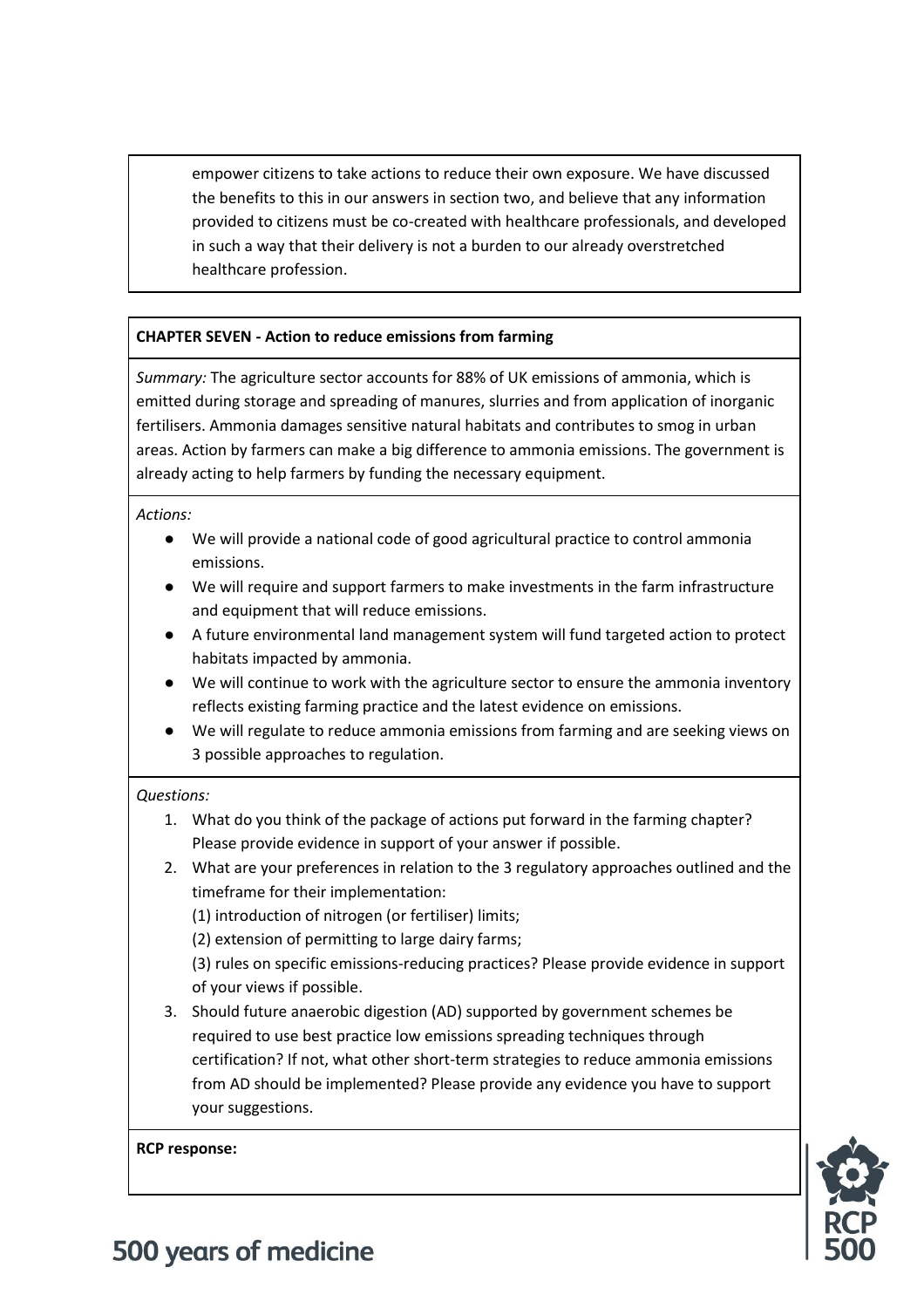● We welcome that the strategy recognises the importance of farming practices to air quality, and advocate for healthcare professionals and scientists to be at the forefront of developing solutions. We are encouraged to see a requirement to spread ureabased fertilisers in conjunction with urease inhibitors, unless applied by injection on appropriate land by 2020. The RCP recommends that the government considers the introduction of a rating system on food to flag environmental impact to the consumer, outlining any planetary boundaries that the making of the food contributed to (CO2 emissions, soil impact, air pollution etc.).

### **CHAPTER EIGHT - Action to reduce emissions from industry**

*Summary:* Industrial processes, including energy generation to power our businesses and homes and the manufacture of goods and food, can all create pollution. For many decades, the UK has been at the forefront of reducing industrial pollution, and significant progress has already been made. We will continue to build on that progress by increasing standards to reflect international best practice.

*Actions:* 

- We will maintain our longstanding policy of continuous improvement in relation to industrial emissions, building on existing good practice to deliver a stable and predictable regulatory environment for business as part of a world-leading clean green economy.
- We will work with industrial sectors to review improvements to date, and to explore opportunities to go further through a series of sector roadmaps that set ambitious standards – moving beyond a focus on minimum standards to make UK industry world leaders in clean technology and secure further emissions reductions.
- We will close the regulatory gap between the current Ecodesign and medium combustion plant regulations to tackle emissions from plants in the 500kW to 1MW thermal input range. As legislation on medium combustion plants and generators comes into force, we will consider the case for tighter emissions standards on this source of emissions.

### *Questions:*

- 1. What do you think of the package of actions put forward in the industry chapter? Please provide evidence in support of your answer if possible.
- 2. We have committed to applying Best Available Techniques to drive continuous improvement in reducing emissions from industrial sites. What other actions would be effective in promoting industrial emission reductions?
- 3. Is there scope to strengthen the current regulatory framework in a proportionate manner for smaller industrial sites to further reduce emissions? If so, how?
- 4. What further action, if any, should government take to tackle emissions from medium plants and generators? Please provide evidence in support of your suggestions where

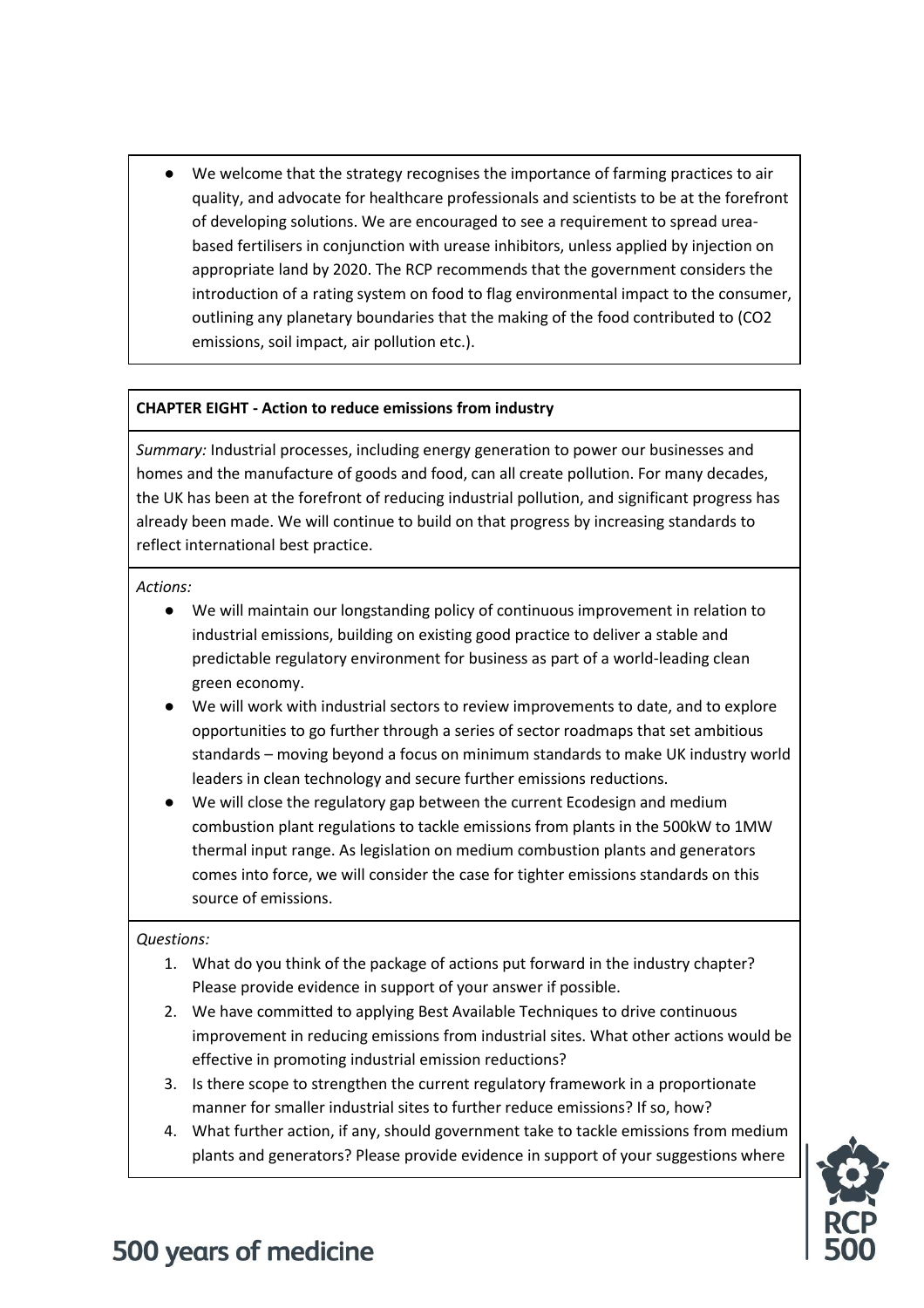possible.

- 5. How should we tackle emissions from combustion plants in the 500kW-1MW thermal input range? Please provide evidence you might have to support your proposals if possible.
- 6. Do you agree or disagree with the proposal to exempt generators used for research and development from emission controls? Please provide evidence where possible.
- The RCP would like to draw attention to the fact that the NHS is one of the biggest carbon polluters in the UK. It contributes to pollution with combustion of single-use items and a huge amount of soiled and pharmaceutical waste. Much of this pollution could be reduced. There have been some piecemeal initiatives, but a more comprehensive strategy to reduce NHS emissions need to be developed, to maximise the potential of the NHS to be a leader in decarbonisation.<sup>50</sup>

### **CHAPTER NINE - Leadership at all levels (local to international)**

*Summary:* Emissions from abroad, across the UK and local sources all contribute to the pollution that people and the environment are exposed to. Effective action is needed at all levels to clean up our air. This strategy sets out our commitment to cut our national emissions to reduce population exposure. As part of this we will make it easier to take action at local level. Alongside this, the UK will continue to play an active, leading role in international action to improve air quality.

Our international air quality commitments have been agreed at a UK level. However, air quality is a substantially devolved policy area. Scotland and Northern Ireland have both already produced their own Air Quality Strategies and Wales is currently in the process of producing one (further details of these are set out in Chapter 9).

*Actions:* 

- We are consulting on a new, independent statutory body to hold government to account on environmental commitments following EU exit. Ensuring that there is transparency and accountability in how we achieve our clean air ambitions will be a priority in this work.
- We will bring forward new clean air legislation at the earliest opportunity. This will bring long-standing frameworks for local and national action on air pollution into the 21st century with stronger powers and clearer accountability.
- To ensure that local action to reduce air pollution remains robust and relevant, we will transform existing structures to increase transparency and back this up with stronger statutory powers to tackle local air pollution.

 $\overline{\phantom{a}}$ <sup>50</sup> Associations of Surgeons of Great Britain and Ireland (2012) Consensus statement on cost-effective surgery. <https://bit.ly/2maoW9q>

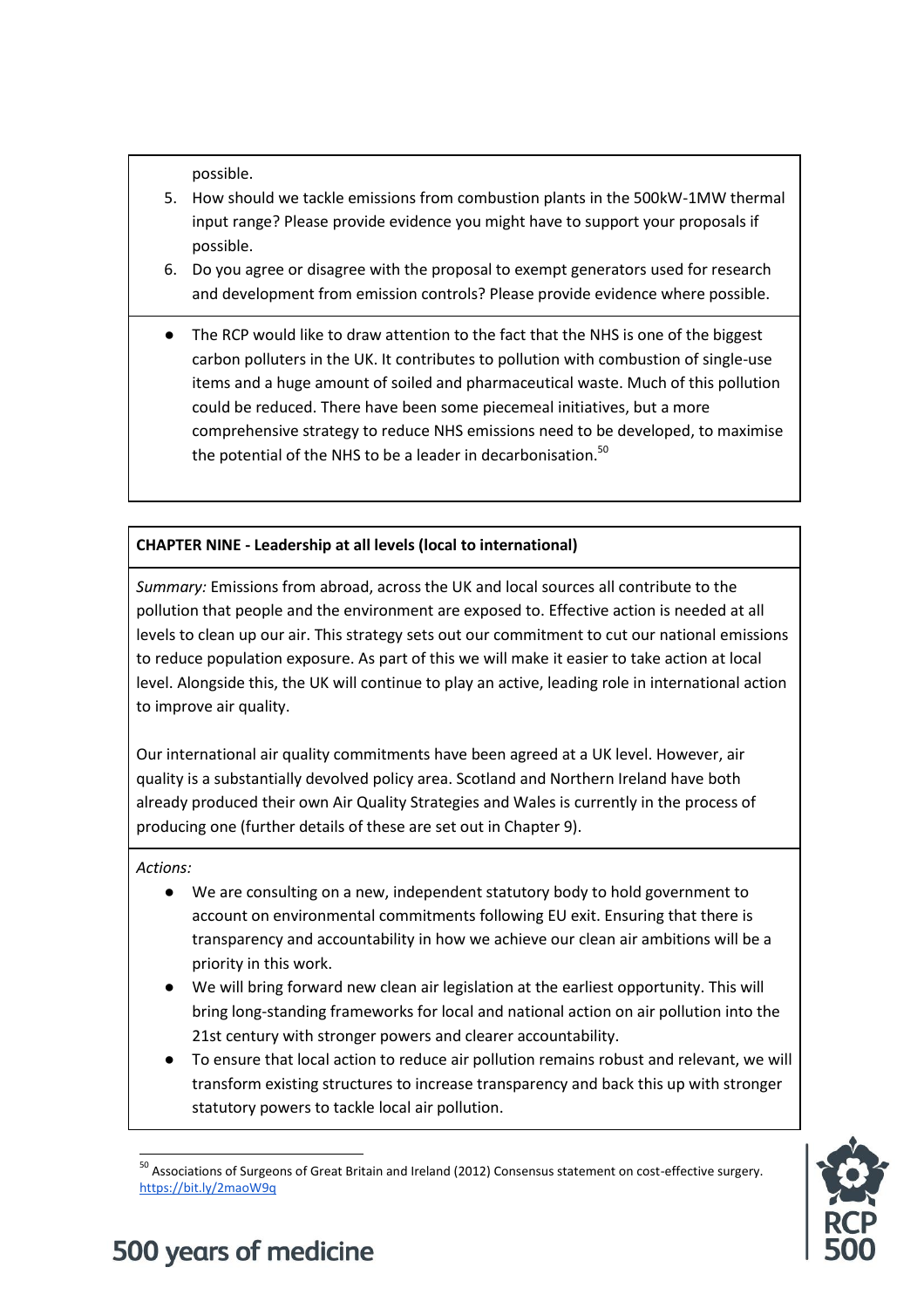● The UK government will work in partnership with the governments of Scotland, Wales and Northern Ireland to develop a detailed National Air Pollution Control Programme as required under the National Emissions Ceilings Directive for publication in 2019.

### *Questions:*

- 1. What do you think of the package of actions put forward in the leadership chapter? Please provide evidence in support of your answer if possible.
- 2. What are your views on the England wide legislative package set out in section 9.2.2? Please explain, with evidence where possible.
- 3. Are there gaps in the powers available to local government for tackling local air problems? If so, what are they?
- 4. What are the benefits of making changes to the balance of responsibility for clean local air between lower and upper tier authorities? What are the risks?
- 5. What improvements should be made to the Local Air Quality Management (LAQM) system? How can we minimise the bureaucracy and reporting burdens associated with LAQM?

### **RCP response:**

- As discussed in chapter two, the RCP calls for a new independent statutory body (Air Quality UK) to be established as soon as possible to enforce our air pollution limits proposed by the government.
- We believe that local Councils are varied in their uptake of greening of towns and support for active travel instead of motorised vehicles. The RCP believes that section 9.2.2 does not go far enough, and that there should be stronger legislation to permit facilities for active travel, akin to the Active Travel Act in Wales.
- The UK government and relevant authorises should work with the EU to reduce the impact of continental European air pollution and other transboundary effects on the UK. Furthermore, the government should continue to work with the EU where possible and relevant to harmonise UK legislation with EU legislation on vehicles testing and other major mechanisms affecting UK air pollution levels through trade in goods. The arrangements for doing this are as yet unclear due to the continued uncertainty as to the UK's ongoing relationship with the EU.
- Finally, the RCP notes that there is a place for leadership on health and sustainability across the public sector - in the NHS, fire service, police, military, local authorities and local central government buildings. A coordinated ambassador scheme with the right materials, training and time to both monitor and encourage others to act could accelerate action across the public sector.